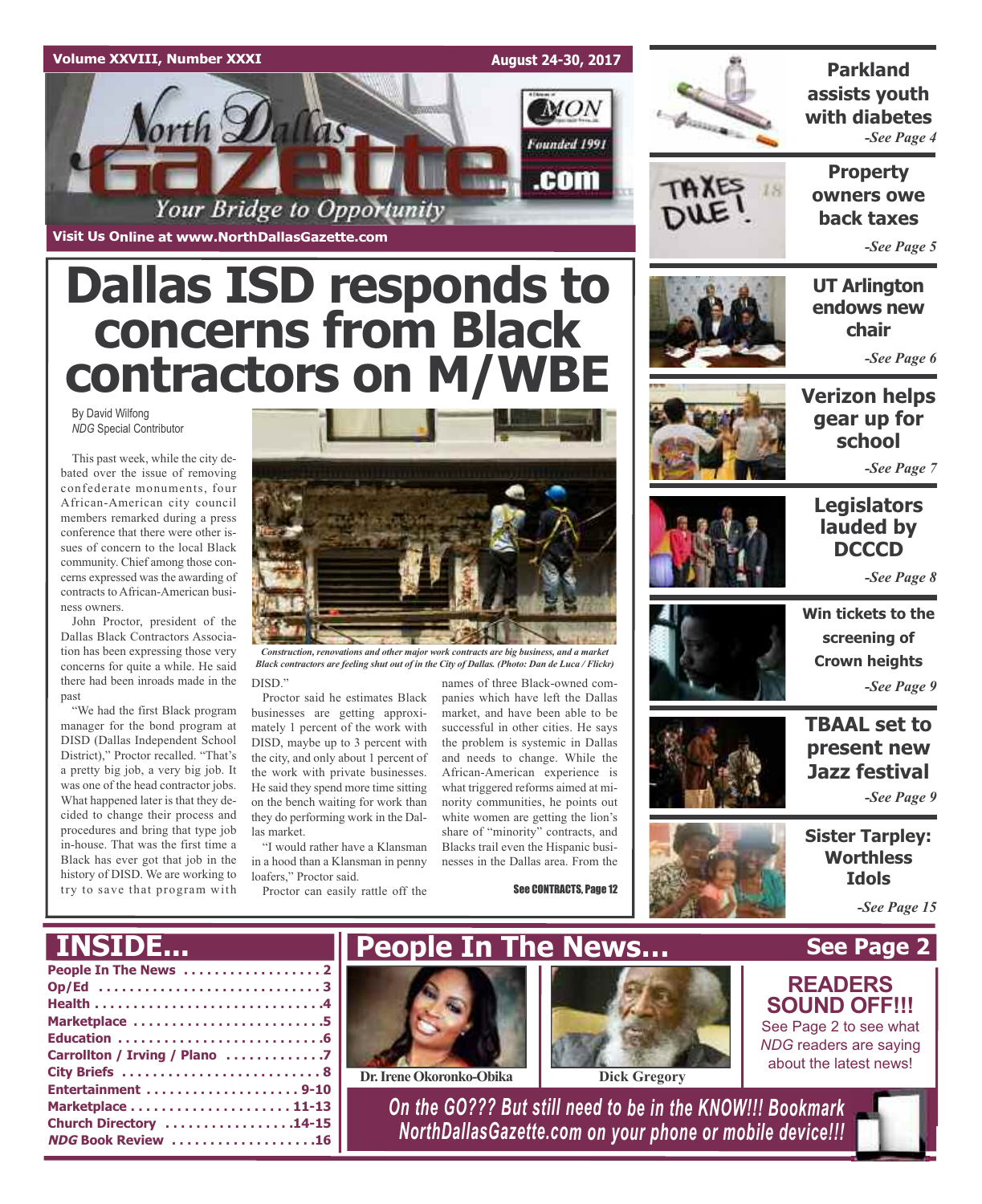#### **People in the News www.NorthDallasGazette.com**

### **Dr. Irene Okoronko-Obika**

(BlackNews.com) -- Dr. Irene Okoronkwo-Obika is a children's advocate and mental health professional. She is well aware of what it feels like to be a child, mistreated, taunted, and threatened by a peer. She is also aware that instances of childhood bullying often go unreported and victims are sometimes left feeling powerless.

"I was that child," says Dr. Irene. My family is originally from Nigeria, and I was picked on all the time because I was different. But we are all unique. Everyone is different."



The U.S. Centers for Disease Control has found that up to 90 percent of school children, grades 4 through 8, report being victims of bullying, an astounding 3.2 million students bullied each year.

#### These numbers have remained consistent for decades. However, it has only been since 2014 that the CDC and Department of Education released the first federal uniform definition of bullying.

Now defining bullying as unwanted aggressive behavior; observed or perceived power imbalance; and repetition of behaviors or high likelihood of repetition, the CDC reports in their data for 2015 that bullying can negatively affect health, impact mental health and lead to suicide-related behavior.

Having experienced bullying firsthand and knowing

its effects on confidence and self-esteem, Dr. Irene Okoronkwo-Obika decided to create books that can give all children encouragement and problem-solving tools, help restore confidence and give them direction.

Chisom The Champ: Meets the World is a 34 page picture book, illustrated by M. Ridho Mentarie and released by the Melanin Origins imprint. Now available on Amazon.com, this story follows Chisom, a young but proud Nigerian boy, who repeatedly gets bullied for his cultural identity in a Western Society.

The story of Chisom and

its message is universal, empowering though selflove, which is key to overcoming bullying, as well as many other obstacles they may encounter in life. Dr. Irene sincerely hopes all children will benefit from this powerful message.

"I know what it feels like, and I always knew the dangerous effects bullying has on self-pride. I wanted children to know that whatever it is that makes them different also makes them special. It is their right and purpose to be proud of who they are and where they are from. It is my hope to create books and educational tools for children across the

world," says Dr. Irene. "Because childhood bullying is a world-wide problem. But even one child bullied ... is still one too many."

Born in Austin, Texas, Dr. Irene Okoronkwo-Obika is owner and founder of Chisom The Champ LLC. This children's edutainment network provides healthy, informative, and entertaining literature and educational tools, designed to help children embrace their cultural identity and individuality.

Her vision, for Chisom The Champ LLC is to become a world-wide brand synonymous with empowering youth with dignity and self-love.

## **Dick Gregory**

By Ruth Ferguson *NDG* Editor

Dick Gregory, died at the age of 84 after a brief undisclosed illness. Gregory made his mark initially as a comedian, but his long storied career included being a voice of civil rights when others felt we had arrived. Born in 1932, his full name was Richard Claxton "Dick" Gregory, author, social critic, entrepreneur and healthy living proponent are just a few of the titles he wore in his lifetime.

Hisson Christian Gregory, via Facebook on Thursday confirmed his father was in



the hospital but was believed to be on the path to recovery. Various news reports on Saturday evening have indicated he has passed away this evening.

Late Saturday evening via the same Facebook page



Christian posted the following message: "It is with enormous sad-

ness that the Gregory family confirms that their father, comedic legend and civil rights activist Mr. Dick Gregory departed this earth tonight in Washington, DC. The family appreciates the outpouring of support and love and respectfully asks for their privacy as they grieve during this very difficult time. More details will be released over the next few days – Christian Gregory."

Cheryl Smith, long-time journalist and Publisher of the *Texas MetroNews*, reflected on their friendship earlier this week via email to the *North Dallas Gazette*.

"Mr. Gregory and I became friends when we were on a program sponsored by Rev. Jeremiah Cummings in the early 1990s. I invited him to the first bowlathon and he has come to town every year except for this year. He was so supportive and loyal. I've benefited significantly from his brilliant mind and beautiful heart."

At this time his family was upmost in Smith's thoughts also, "Mr. Gregory's wife, Lil, is the epitome of grace and love. His family has sacrificed so much so that Mr. Gregory could do the great work that has helped make this world a better place."

"I will cherish some wonderful memories for the rest of my life. Dick Gregory was a great man," Smith said in closing.

His comic career started while in the Army and after years of performing in primarily black nightclubs, he was discovered by Hugh Hefner who offered him a chance to perform at the Playboy Clubs around the country. He ran and lost in the Chicago mayor's race in 1967 and was a write in candidate for president in 1968.

Gregory was no stranger to Dallas visiting several times, in recent years specifically to support, the Celebrity Bowl-A-Thon founded by longtimer journalist Cheryl Smith. The event is the major fundraiser annually for the

Don't Believe the Hype Foundation. The monies are used to fund and operate programs and promote activities for youth, with a special emphasis on scholarships, life skills education and college preparation.

"He was honest, truthful, unflinching, unapologetically Black," Roland Martin via Twitter while announcing his show on Monday would be devoted to the legacy of Dick Gregory.

Gregory married his bride Lillian in 1959 and together they had 11 children. Gregory is survived by his wife and children Ayanna, Yohance, Stephanie, Miss, Christian, Michele, Pamela, Paula, Lynne and Gregory.

## **NDG Readers Sound Off...**



**Lee Park vandalized prior to Dallas Rally** They been up all this time, Leave them up, I'm Black and they don't bother me. haha *-- Will Lane*

?has ONE OF THEM EX-say. This is all a damn PLAINED what magically happens upon removal ? NO so why all this bs ?

*-- Selena*

If the Confederate monuments bother you. Please move North of the MD line. We like them and consider them to be part of our history and heritage. *-- Glock in Holster*

I posted on Facebook yesterday for everyone to stay away from Lee Park because I had a feeling that it would be vandalized and I was correct I'm sorry to

*-- Mztrshdish* **Rawlings opens process for removing Dallas' Confederate**

shame.

**monuments**

The headline should read; Rawlings (stalls for time) in process for removing Dallas' Confederate monuments. Let's see; 90 days from now will be the cold winter time…the end of November will be after everybody is full of

See COMMENTS, Page 3



**Not Ce rtified by the Te x a s Boa rd of Lega l Spe c ia l i za tion** ¥ If you qualify. \*Fees quoted above are minimum down payment needed to begin processing your case. 2730 N. Stemmons Frwy, Suite 409 • Dallas, TX 75207

*Facebook*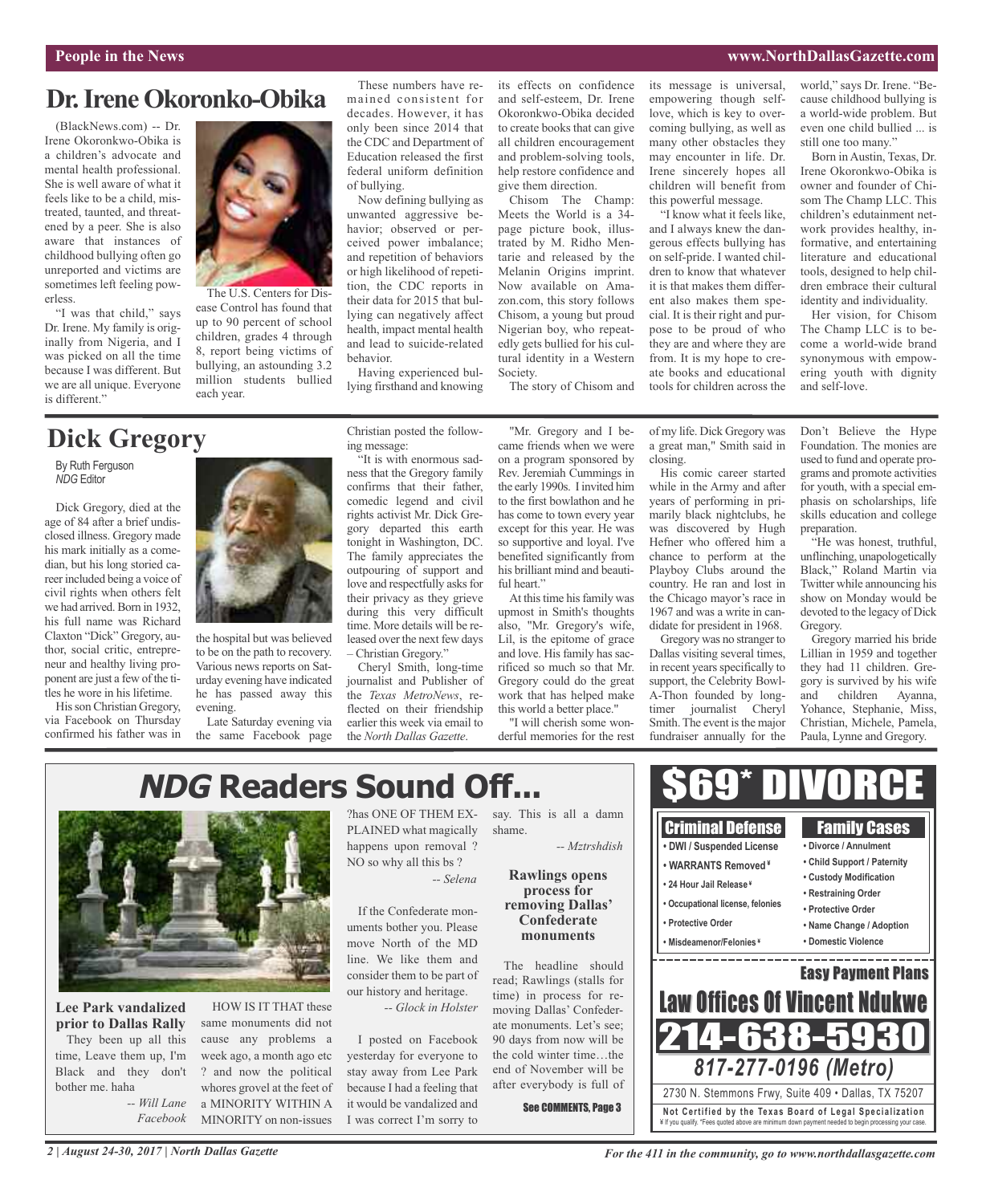#### **www.NorthDallasGazette.com Op-Ed**



## **Embrace racial healing to change hearts and minds**

children.

heal the wounds of the past and together move forward to address the bias in employment, education, housing and health that causes widespread disparities, and denies opportunities to our

To be sure, racial healing is predicated not just on an emotional encounter, such as saying, 'you're sorry,' rather it's predicated on a truth-telling. But who's truth? We all have our own truth and we need collective conversations to help us in

By La June Montgomery Tabron

(TriceEdneyWire.com) - Prior to the displays of hatred and the tragic loss of Heather Heyer, a young woman who seemingly embraced the virtues of healing, a transformation was taking place in Charlottesville, Virginia. This college town, where roughly 80 percent of the residents are white, culminated a lawful process in February when its City Council voted to remove the statue of Robert E. Lee from a city park.

Passionate acts came from opposing sides, as opponents filed suit to stop the removal and the city changed the name of Lee Park to Emancipation Park. But there was honest dialogue and truth-telling, the ingredients for healing. Neighbors learned more about one another, their culture and motivations. But the progress was derailed.

The protesters who converged in Charlottesville were largely white men often perceived as privileged in our society, and among their slogans was "We will not be replaced" by immigrants, blacks, Jews, or homosexuals. Instead of feeling empowered, they were threatened and seemed in pain. Their hearts and minds needed healing. But racial healing doesn't

begin until you intentionally, respectfully and patiently uncover shared truths, as Charlottesville residents had begun to do before the violence and turmoil. Shared truths are not simply the removal of physical symbols, like monuments. While it may begin to change narratives, it doesn't reach the level of healing that jettisons racism from the land or creates equitable communities. Racism has persevered because remedies ranging from public accommodation laws to Supreme Court rulings are limited in scope

*"It is developed by all of us in the courtyard, in town halls, in living rooms with family and neighbors, all in the crucible of human goodness. That's where we develop 'the' truth."*

and reach: They fail to change hearts and minds.

A new approach is needed that penetrates the full consciousness of our society, draws in all communities and focuses on racial healing and truthtelling.

Racial healing can facilitate trust and authentic relationships that bridge vast divides created by race, religion, ethnicity and economic status. Once the truths are shared, racism is acknowledged and hearts begin to mend, only then will communities begin to

reaching a common truth and a vision for the future, based on what we decide together.

And while sharing each of our individual truths requires sharing stories, reaching a common truth is more than a blending of stories. It's about co-creating a common set of morals, principles, wisdom and guidance that is written on our hearts, captured in our faith and in how we treat each other as human beings. It is developed by all of us in the courtyard, in town halls, in living rooms with family

and neighbors, all in the crucible of human goodness. That's where we develop "the" truth.

At the W. K. Kellogg Foundation (WKKF), we promote racial healing because it moves people to act from their hearts. Real change happens when people work together and build relationships. Rarely does it occur when it is forced upon communities by laws and rulings. Last January, WKKF coordinated an annual National Day of Racial Healing, which inspired civic, religious, community and philanthropic organizations to collaborate on activities to facilitate racial healing. But we can't wait until next January to embrace racial healing.

Today, with the threat of unrest billowing through communities, our country needs to heal. All sides must air their pasts, fears, and anxieties, and articulate their visions for a future where all children can thrive.

After centuries of racial hierarchy, all sides have been wounded: Whenever a policy or decision gives privileges to some and not others or perpetuates injustices, the collective community suffers, and part of our common humanity is lost. It leaves some wounded and unable to work towards our collective interest.

*La June Montgomery Tabron is the president & CEO of the W.K. Kellogg Foundation.*

**COMMENTS,** continued from Page <sup>2</sup>

Thanksgiving turkey and about to go broke for Christmas. The holiday season will be the dominant theme all over the city. Few folk will be willing to organize and demonstrate. This is the Dallas way. I hope I am wrong.

*-- Anonymous*

Thurman Jones, where did the \$4 mill figure come from? Ouiga board? so far only 1 statue on public land in Dallas. .. geez, we could

get it done with a profit .. for 5 bucks, give people 3 whacks w tools of their choice.

> *-- Larry Brautigam via Facebook*

**Ed Gray,** *NDG* **Senior Columnist: Dallas, Lose Your Plantation Mentality and Remove Confederate Symbols**

As this dialogue has progressed over the last week

following the terror of Charlottesville, VA, I must wonder how some folk can still talk about how important it is to honor the memories of their ancestors when placed against the fury we saw in Neo-Nazis marching with torches with blood in their eyes – ignited and ready to maim over the removal of a chunk of granite that never had life.

Clearly that has nothing to do with cherishing memories of the relatives they have never seen. It is now about growing, rekindled racial hatred and making

America White again. Sadly this fury is condoned if not stoked by the current Un-Precedent of the United **States**.

Blacks in America cannot survive unarmed while others can provoke physical confrontations with police with little mortal fear. Maybe I missed the fire hoses and dogs being sicced on them.

*--- Ray Bass via Facebook*

**To share your opinion visit NorthDallasGazette.com**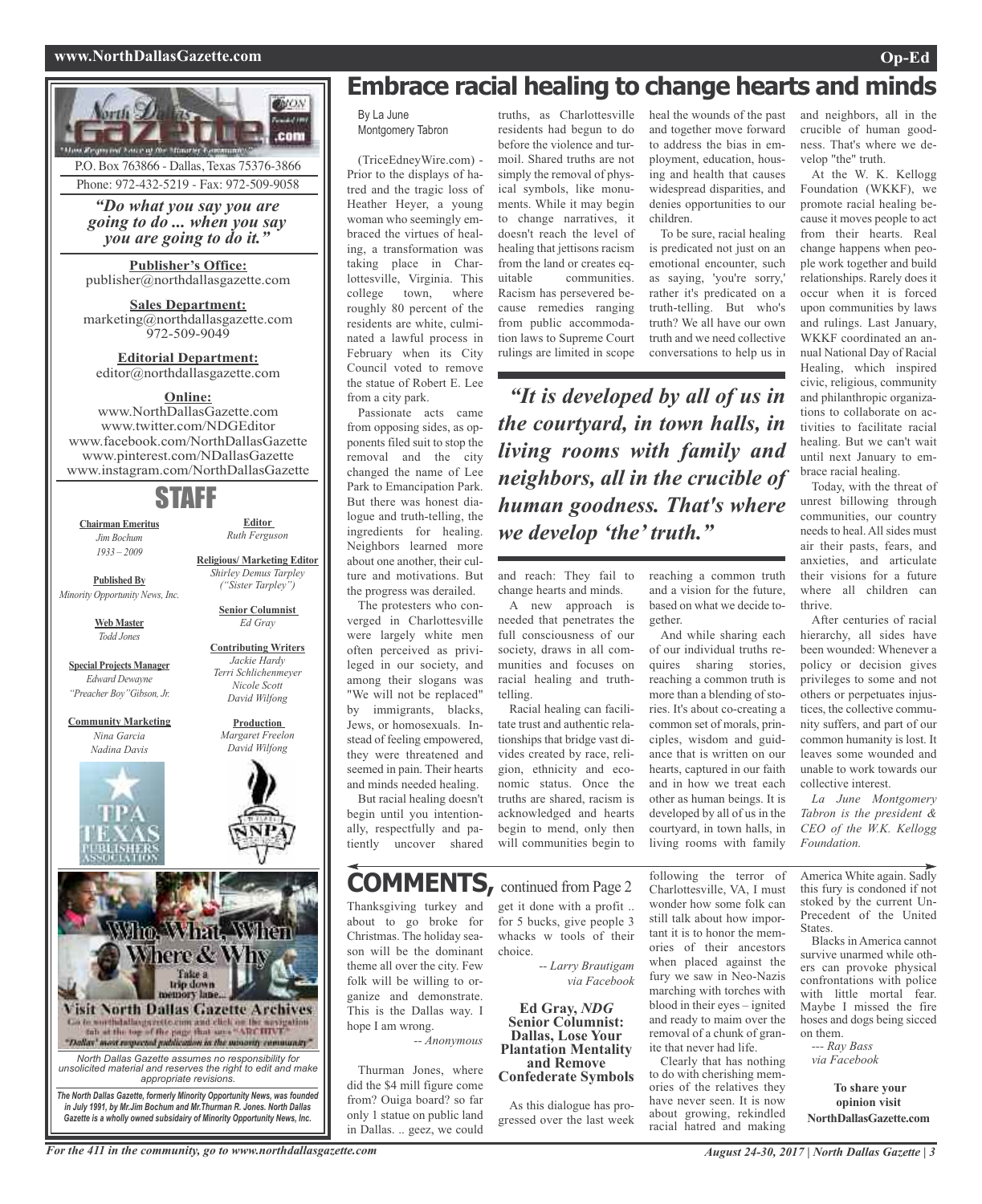## **Parkland helps youth with diabetes transition to adult care**

*Blausen.com*

Rate of diabetes rising, transition poses special challenges

DALLAS — It's the start of the school year — time to say so long to summer and howdy to homework. For children with diabetes, school presents special challenges, from monitoring meals and medications to measuring blood sugar. And for teens with diabetes leaving home for college or independent living, it's time to "graduate" from pediatric to adult healthcare. That transition can be difficult and put them at risk of poor diabetes management, according to staff at the Global Diabetes Center at Parkland Health & Hospital System.

"Diabetes is a complex, chronic disease that requires the expertise of specialists including endocrinologists, dietitians, pharmacists, diabetes educators and behavioral health counselors," according to Kellie Rodriguez, MSN, MBA, CDE, Director, Diabetes Education & Community Engagement at Parkland. "Studies show the transition to adult care is a vulnerable time when patients have to find new healthcare providers, deal with issues like drugs, alcohol and sexuaity, adjust to college and work, and the potential of increased de-



pression or anxiety."

Dechairra Reed, 21, of Dallas, was diagnosed with type 1 diabetes at age 5. Her transition to adulthood hit a road bump when she was 17, failed to see a doctor for several months and had to be admitted to Parkland when her blood sugar soared.

"When I was young, my mom managed my care but as a teen I had to learn to give myself insulin shots and watch my blood sugar. I wasn't handling it well for a while," she said.

Jasmine Jackson, 20, of Garland, was diagnosed with type 1 diabetes two years ago as a high school senior. Finding a medical team was challenging. "If I'd gotten better instruction in the beginning, I wouldn't have had so many problems managing my diabetes," she said.

Parkland's Global Diabetes Center, Jackson said she got the support and education she needed.

In high school, Jackson kept her condition private. "I didn't want to be known as that 'sick girl,'" she said. But in college, she joined a support group of other students with diabetes. "Diabetes has helped me connect with people differently. I still live at home because my family gives me a lot of support. I'm really lucky to have the doctors and nurses at school and Parkland helping me."

Rates of new diagnosed cases of type 1 and type 2 diabetes are increasing among youth, according to a recent report in the New England Journal of Medicine. In the U.S., 208,000 people younger than 20 years are living with diagnosed diabetes. From 2002 to 2012 the rate of new di-

agnosed cases of type 1 diabetes in youth increased by about 1.8 percent each year. The rate of new diagnosed cases of type 2 diabetes increased even faster, at 4.8 percent.

Type 1 diabetes is the most common form of the disease in young people. Patients with this condition must take insulin to stay alive and healthy. In type 2 diabetes, the body does not make or use insulin well. In the past, type 2 diabetes was extremely rare in youth but has become more common due to lifestyle factors such as obesity, poor nutrition and lack of exercise.

Parkland provides care for more than 50,000 adults with diabetes. Pediatricians generally are no longer able to treat children after age 18, so Rodriguez recommends that parents prepare their kids over a period of years to begin taking over their care management.

To assist young adults ages 16 to 24 transitioning to adult diabetes care, the Global Diabetes Center offers patients and parents shared medical appointments (SMAs) for peer support and education. Diabetes educators, social workers and clinical staff create individualized plans of care to assist with medical needs,

insurance coverage, appointment scheduling, emotional and social support, and coordination between pediatric and adult medical care teams during their transition.

Experts advise parents to teach their child at an early age to speak to their doctor and ask questions at each visit. Older children can go with you to the pharmacy, learn how to refill prescriptions, fill out medical forms and schedule appointments.

"From the moment a child is diagnosed with diabetes, they should be engaged in

their care. Even a 3-year-old can learn to make decisions, like which finger they want to prick for their blood glucose test," Rodriguez said.

Rodriguez recommends that college-bound youth with diabetes visit the website www.collegediabetesnetwork.org for resources to help manage diabetes at college and at work, including a list of campus chapters that provide peer support. To learn more about diabetes, visit www.diabetes.org. To learn more about services at Parkland hospital, visit www.parklandhospital.com.



### **DCHHS now offering flu vaccine for adults**

After she was referred to

Influenza season is fast approaching and Dallas County Health and Human Services (DCHHS) is now offering the seasonal flu vaccine for adults. Residents can get the flu shot at 2377 N Stemmons Freeway in Dallas, Monday through Friday from 8 a.m. to 4 p.m. The cost is \$20 and if the a dult is covered by Medicare, the vaccine is free. DCHHS is awaiting shipment of the children's flu vaccine.

"Now is the time for everyone to get their flu shot while it is early in the season," said Zachary Thompson, DCHHS director. "We want our residents

to protect themselves and their families by being vaccinated before flu season spikes."

DCHHS is following guidelines from the Centers for Disease Control and Prevention (CDC) to begin offering the flu vaccine as soon as it becomes available in the community. CDC recommends the flu vaccine as the best means of flu prevention for almost everyone except children younger than 6 months of age. The flu vaccine DCHHS provides is an allin-one shot that protects against multiple flu strains including the H1N1 virus. "Getting an annual flu

vaccine is one of the best ways to protect yourself and your family from the flu virus," said Tammara Scroggins, asst. director public health communicable disease. "Vaccination can also protect people around you, including those who are more vulnerable to serious flu illness, like babies, young children, the elderly, and people with certain chronic health conditions."

DCHHS Medical Director/Health Authority Dr. Christopher Perkins encourages parents to get their children vaccinated as soon

See FLU, Page 5

Introducing a new way to meet, work & play! The Economic Empowerment Center is the perfect place

for your next trade show, conference or private party!



Monthly meetings ·Special events ·Trade shows



Contact us at 214-540-6932 or

leasing@transformanceusa.org

«Business seminars ·Birthday parties 8 Curceaferas

Holday partes. Non-profit campaign kickoffs Charch services

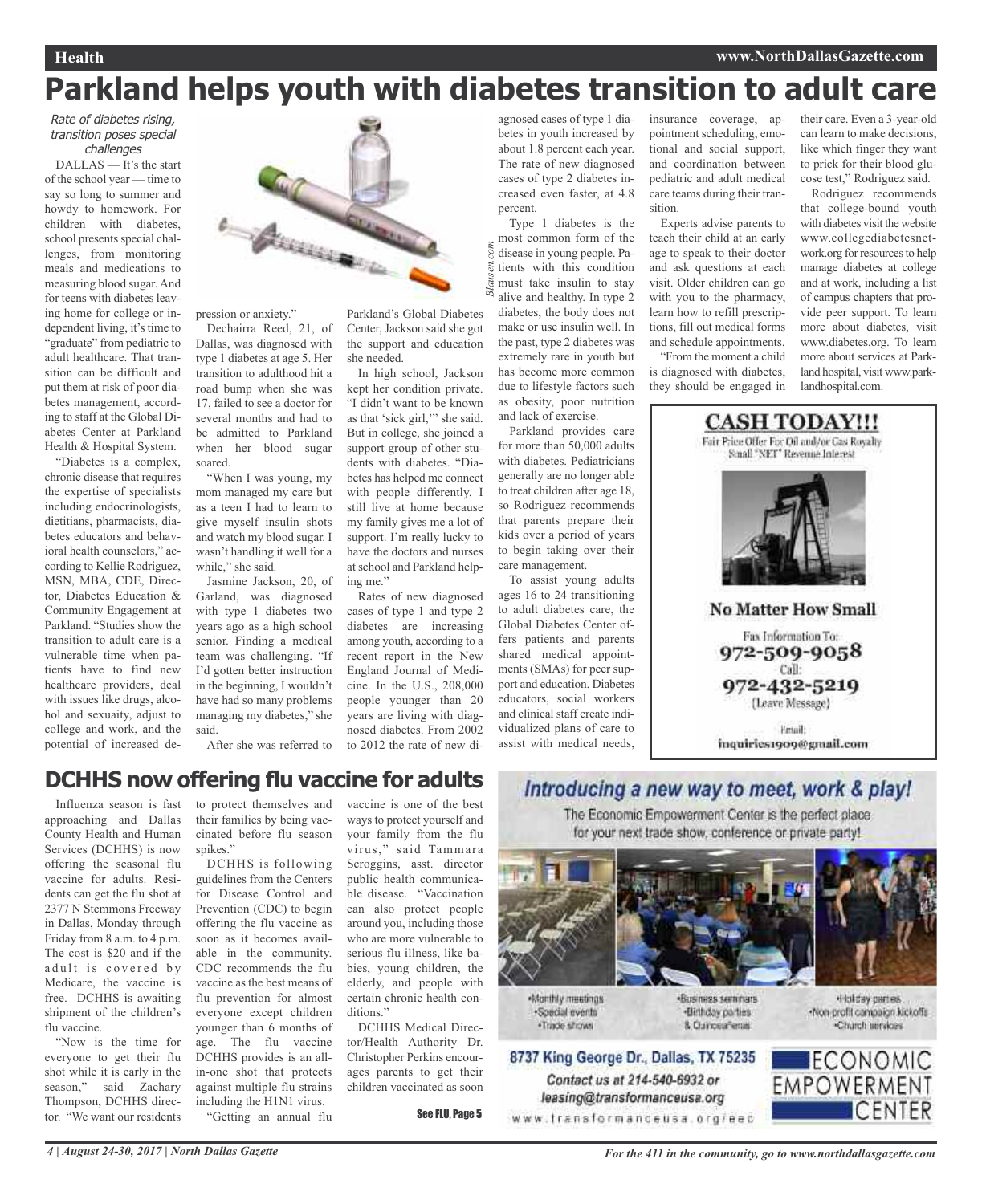## **Warnings issued to delinquent taxpayers in Dallas County** Delinquent taxpayers have 10 days to pay nearly \$84 million in back taxes

Dallas County Tax Assessor/Collector John R. Ames is proud of the number 98.68%. The figure represents the percentage of Dallas County taxpayers who have already paid their 2016 annual property taxes (2017 taxes will be billed in October 2017). Even though that percentage is eye-opening in terms of compliance, the small percentage that remain unpaid still owe Dallas County taxing entities nearly \$84 million in unpaid property taxes. For this reason, Mr. Ames is stepping up the



County's collection efforts. Ames stated, "Essential services such as law enforcement, quality schools, roadways, and courts all depend on these much needed revenues. All we ask is that everyone carries their equal share."

As part of its collection

program, the County of Dallas has asked the law firm of Linebarger Goggan Blair & Sampson, LLP to assist in the collection. Earlier last month, Linebarger mailed 30,098 letters to Dallas County property owners. The letter provides important notices to the taxpayers requesting their immediate attention. It also provides essential information, which may be beneficial to some of the taxpayers. For these reasons, Mr. Ames advises everyone, "Please open your letter and give the law firm a

call. Although the law firm cannot give you legal advice, they will assist you and guide you in the right direction so you can resolve the outstanding obligation." For those who do nothing, additional collection processes such as a lawsuit, tax foreclosure or a tax warrant (for business owners) may be in store.

Both Mr. Ames and the law firm recognize that some taxpayers face difficulty paying. The managing partner of the law firm said, "Taxpayers should contact

us immediately to advise us of their given situation. My office will make every effort to assist the taxpayers of Dallas County."

Mr. Ames further added, "Most of our taxpayers take pride in paying their taxes. They understand that the quality of services provided is dependent upon everyone in the community doing their part. It's unfortunate that we have to provide these notices; however, at the same time, we have to advise our taxpayers of what can realistically happen if they fail to pay or resolve their delinquency." Lastly, Mr. Ames added, "Our citizens who are over the age of 65 or who are legally disabled as defined by the Social Security Administration should contact the Dallas Central Appraisal District to determine if they qualify for any other legal benefits/protection relative to their property taxes."

**Community**

Mr. Ames and Linebarger both agreed that it is important that taxpayers heed the letter and the potential consequences.

## **Carrollton to host the 10th annual Citizens' Evening at City Hall**

The City of Carrollton and the Neighborhood Advisory Commission cordially invite you to the 10th Annual Citizens'Evening at City Hall (1945 E. Jackson Road) on Thursday, September 14.

The free event will begin at 6:30 p.m. and is open to all members of the community.

This event provides the community an opportunity to mingle with City officials and meet members of the Neighborhood Advisory

Commission. Information booths will be set up so attendees can learn about City services as well as volunteer opportunities within the community.

The ceremony agenda includes the Carrollton Outstanding Citizens Award Presentation, a keynote speech from Metrocrest Services Chief Executive Officer Tracy Eubanks, and the State of the City address by Mayor Kevin Falconer. Agenda:

6:30 p.m.- City Information Booths Open 7:30 p.m. - Welcome

7:35 p.m. - Outstanding Citizens Award Ceremony

7:45 p.m. - State of The City Address, Mayor Falconer

8:05 p.m. - Keynote, Tracy Eubanks

8:25 p.m. - Closing For more details or to RSVP to this free, public

event, visit cityofcarrollton.com/citizensevening or call 972-466-4299.

mail will also be available.

## **DART announces holiday schedule**

Dallas Area Rapid Transit's (DART) Labor Day schedule will be modified for the holiday, Mon., Sept. 4.

DART bus, light rail and Dallas streetcar services will follow a Sunday schedule and The Trinity Railway Express commuter rail will not operate.

DART Paratransit services for customers with disabilities will operate on a Saturday schedule. The Paratransit Schedul-

ing Center will be closed on Labor Day. Customers may call Thurs., Aug.31, to book their trips through Mon., Sept.4, and Fri., Sept. 1, to book their trips through Wed., Sept. 6. Customers may call Tues., Sept. 5, to book trips through Thurs., Sept. 7. X-Press Booking, Web Booking and voice-

Customers with questions about schedules can contact DART's Customer Information Center at 214-979-1111 from 8 a.m. to 5 p.m. However, DART's administrative offices, Customer Care Center and Lost and Found will be closed.

DART route and schedule information can be found at www.DART.org.

as possible. **FLU**, continued from Page 4

"It takes about two weeks for the body to develop the antibodies needed to provide protection against the flu virus," Dr. Perkins said. "That's why we are encour-

aging everyone to get the flu vaccine as soon as possible, so they're protected early in the flu season." In addition to getting the

flu shot, DCHHS encourages everyone to practice cough and sneeze etiquette along with proper handwashing. DCHHS has flu prevention materials on its website available for the public to download.

For more information on flu vaccines, call 214-819- 2162.

## **Statement on voter ID case**

Today a federal judge has again tossed out Texas' Voter ID law, barring Texas from enforcing both the 2011 law and the recent voter ID bill signed by Greg Abbott earlier this year. Lone Star Project Director Matt Angle released

the following statement: "Federal Court rulings that Texas Republican leaders have engaged in

discrimination against Texas citizens are as regular as clockwork. The reason is simple: Texas Republican leaders embrace

and employ a strategy to hold power by denying basic voting rights.

"Suppressing voters and dividing Texans, and all Americans, against one another are now essential tools in the Trump/Abbott Republican Party."

| Game# | Game Name / Odds                                          | s    | <b>Official</b><br><b>Close of</b><br>Game | End<br>Validations<br>Date |
|-------|-----------------------------------------------------------|------|--------------------------------------------|----------------------------|
| 1872  | <b>Double Match</b><br>Overall Odds are 1 in 4.47         | \$2  | 9/29/17                                    | 3/28/18                    |
| 1447  | <b>Money Craze</b><br>Overall Odds are 1 in 3.55          | \$1  | 10/25/17                                   | 4/23/18                    |
| 1755  | <b>Easy Money</b><br>Overall Odds are 1 in 3.42           | \$5  | 10/25/17                                   | 4/23/18                    |
| 1831  | Lucky 7 Flip Multiplier<br>Overall Odds are 1 in 3.95     | \$5  | 10/25/17                                   | 4/23/18                    |
| 1833  | Lucky No. 7<br>Overall Odds are 1 in 4.17                 | \$5. | 10/25/17                                   | 4/23/18                    |
| 1779  | <b>Super Break The Bank</b><br>Overall Odds are 1 in 3.40 | \$20 | 10/25/17                                   | 4/23/18                    |

*August 24-30, 2017 | North Dallas Gazette | 5*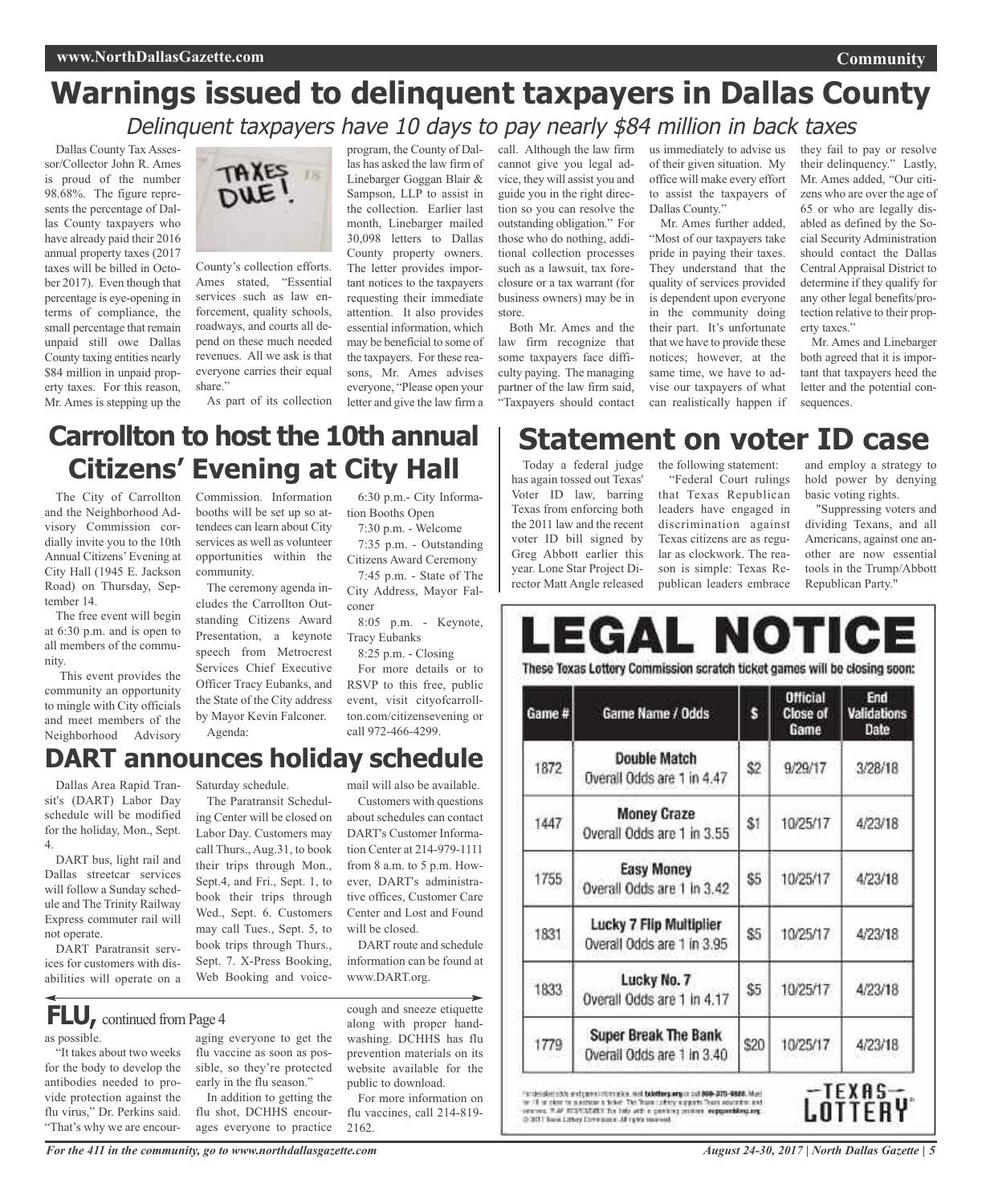#### **Education www.NorthDallasGazette.com**

## **Donors establish endowed chair to promote research and innovation in business and engineering at UTA**

Through a gift from local couple Mike and Sunny Dolabi, The University of Texas at Arlington announced today the establishment of an endowed chair to promote research, innovation, and development of best practices in the areas of business logistics, supply chain management, systems engineering, and operations management. The Mike and Sunny Dolabi Endowed Chair will be used to recruit a renowned individual who will enhance multidisciplinary research efforts.

The endowed chair was made possible by a gift from Sunny and Mike Dolabi, who studied electrical engineering at UTA and is now the president and owner of National Autobody Parts Warehouse. Since 1993, both have turned the Grand Prairie based company into the largest independent aftermarket parts supplier in Texas with several satellite locations throughout the state. Dolabi's leadership and knowledge of ISO quality management systems and NSF-ISR certification programs has helped him become a respected authority in the industry. He sits on the Board of Directors for the Automotive Body Parts



Association, the leading professional organization for his industry.

"As local business owners, we are always looking for ways to enhance our business operations, and UTA's continued excellence in both business and engineering make it an ideal place to combine fields that would have a far-reaching impact," Dolabi said. "We are confident this chair holder will not only change the way we do business but will revolutionize how we look at industry."

The couple first became involved with the University by hiring interns for their growing business and helping students gain experience by applying lessons they have learned in the classroom to real-world business situations.

"The quality of students at UTA first caught our attention," Dolabi said. "Because the University attracted talented students and provided the resources they needed to succeed, we were eager to help them develop in the business world. We have been very pleased with my partnership with UTA."

UTA's Strategic Plan 2020 : Bold Solutions | Global Impact is intentionally focused on the practical applications of advanced principles in several key areas. Emphasizing a need to advance collaborative solutions in data-driven discovery, sustainable urban communities, global environmental impact, and health and the human conditions, the University has become a leader in building industry partnerships that

drive innovation and impact economic development.

"UTA has a long history of collaboration with the corporate sector," said UTA President Vistasp Karbhari. "We are grateful to Mike and Sunny for their generosity and look forward to

recruiting another internationally renowned faculty member who will build upon our reputation as one of the largest producers of intellectual capital in the state and will continue our traditions of transformational excellence."

The University is committed to leading academic research into the 21stCentury. This new endowed chair creates a foundation for improved collaboration between industry and academia.

Chandra Subramaniam, Interim Dean of UTA's College of Business, believes the Mike and Sunny Dolabi Endowed Chair will have a global benefit. "All businesses, large and small are looking for ways to engineer their processes – whether it's supply chain coordination, customer feedback, inventory management within the company, or sales forecasting. This endowed chair will provide resources to conduct leading edge research and institute realworld execution so that students and industry partners will benefit immensely," said Subramaniam.

Dean of the College of Engineering Peter Crouch added, "Having an endowed chair focused on collaboration between business and engineering is crucial to helping complex businesses succeed, ultimately leading to improved gains and savings passed to the consumer. This chair will create even more opportunities for our students to learn from an expert in traditional areas like manufacturing and logistics and in potential new areas such as the automotive industry."



## **Tips to prepare for the back-to-school season**

As summer break draws to a close, it is the perfect time to start preparing for the busy back-to-school season. Get ready for a successful 2017-18 in Garland ISD with the following helpful tips.

Don't be late Aug. 28. All campuses will observe new school hours the first day of 2017-18. Visit bit.ly/gisdcalendar to see the approved calendar, hours and FAQs.

Celebrate the return to classes by attending the 15th-annual Health Fair and Back-to-School Rally Saturday, Aug. 19, at the Curtis Culwell Center. Free school items, clothes and health screenings, as well as lowcost immunizations, activities, games and more, will be available.

Bus transportation is available to students who attend a school within their designated eligibility area and live two or more miles from that campus. Transportation areas and route information is available at www.garlandisd.net/content/bus-transportation.

Stay informed and connected. Sign up for Skyward Family Access to complete forms, see grades and attendance, receive messages from teachers, set Skylert telephone and email notification preferences, and update contact information.

Back the future, get involved and join a GISD PTA. Contact campuses to sign up or visit www.gisdpta.org.

Stock up on back-toschool gear during the Sales Tax Holiday Aug. 11-13. Most clothing, footwear, school supplies and back-

See SCHOOLS, Page 7

# **DRN TO BE GREAT**

By 2020, 65 percent of all jobs will require postsecondary education and training beyond high school. The Every Student Succeeds Act (ESSA) requires that acquisition of those higher-order thinking skills be the standard for every student. To learn more about ESSA and how you can get involved, visit www.nnpa.org/essa.

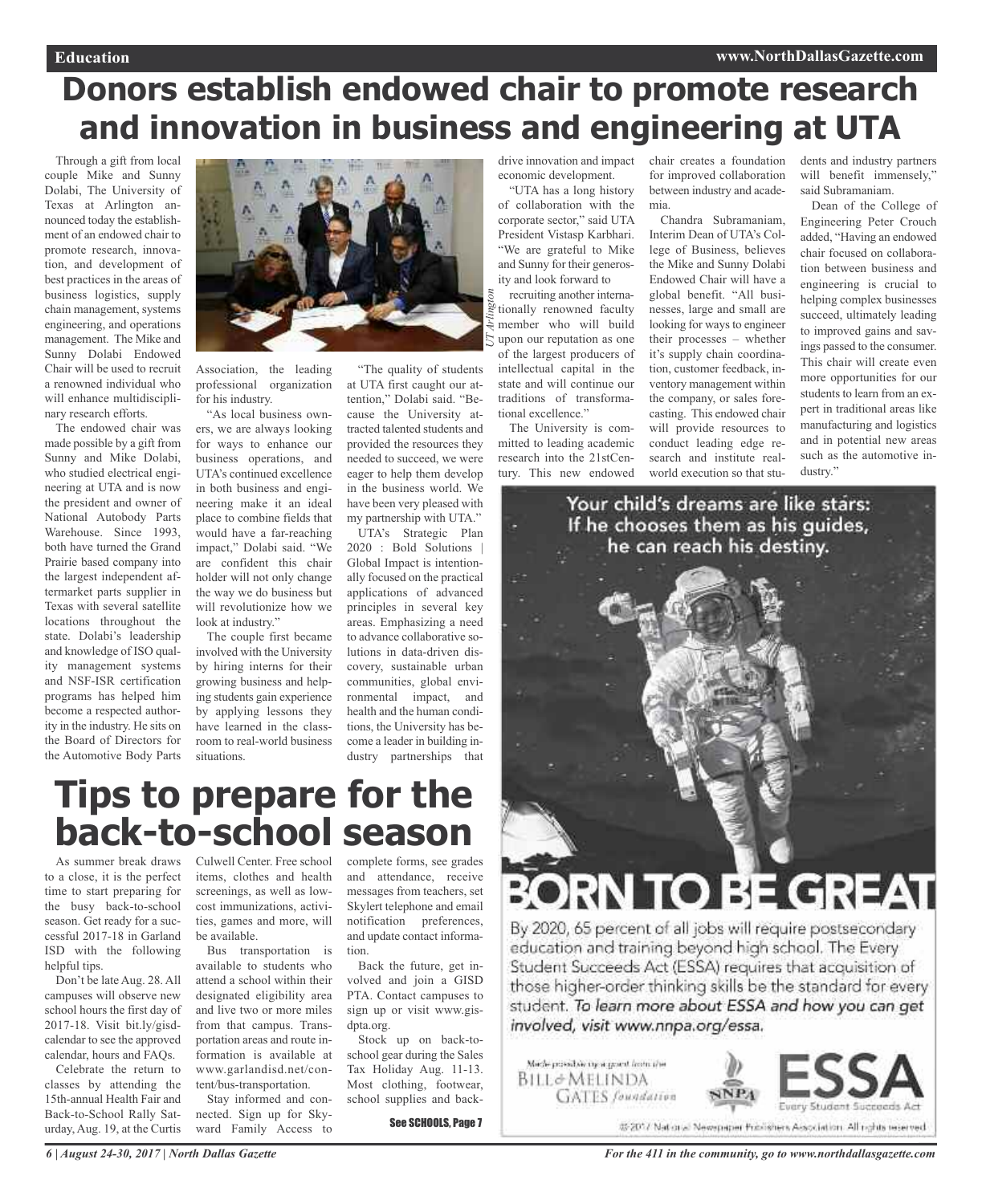## **City of Carrollton creates executive director of public safety position**

To further the ongoing Carrollton City Council goal of community outreach and engagement, the City of Carrollton is promoting Rex Redden, current Carrollton Police Chief, to the newly created position of Executive Director of Public Safety.

This new position will be responsible for overseeing a strategic role in public safety engagement, focusing on administrative, operational, and fiscal oversight. The primary focus will be on enhancing community engagement and outreach.

"The vision of the City Council and the citizens has established Carrollton as a premier City in the Metroplex, and a City that values public input from our residents," said City Manager Erin Rinehart. "Our citizens will be proud of this new innovation from the City of Carrollton. Rex's

proven ability to engage the Carrollton Community will enhance our already awardwinning public safety departments and provide additional opportunities for including citizens in our governance process."

Redden has been Police Chief for the Carrollton Police Department since 2010, and has over 30 years of law enforcement experience. His career path demonstrates extensive experience in both line and supervisory positions, and he is experienced in budget preparation, strategic planning, and operations management. He has extensive experience in Community-Oriented Policing, Problem Solving Policing and offers a progressive, ethical, and participative leadership style.

His professional education and training includes a bachelor's degree in Business Management and extensive professional management training. Redden is accomplished in developing and fostering both internal and community partnerships and has a record of community service including non-profit organization management of Community Lifeline Center and involvement with UNIDOS, a Spanish community outreach program. Redden said, "I am look-

ing forward to this new opportunity and working with our public safety departments and members of our community to continue to keep Carrollton a safe place to live, work, and visit."

Redden will begin his new role as Executive Director of Public Safety on September 2.

The City will begin the hiring process for a new Police Chief in the coming months.

### **Shuttle bus to sub for Las Colinas APT during upcoming construction**

The Las Colinas Area's Personal Transit System (APT) is growing in popularity, with a new station coming this Fall. And while that new station takes shape, a portion of the system will be out of service, beginning Tuesday, Sept. 5, 2017.

During that period, serv-

ice to the APT destinations served from DART's Las Colinas Urban Center Station will be provided by DART shuttle buses. Buses will serve that station and operate in a counter-clockwise loop over Lake Carolyn Parkway, Riverside, Las Colinas Boulevard and

O'Connor Boulevard. Hours of operation will be 6 a.m. to 6 p.m. weekdays(click here to see map). Frequency will be approximately 15-20 minutes.

The free service will continue until conclusion of construction, on or near Oct. 5, 2017.

## **SCHOOL,** continued from Page <sup>6</sup>

empt throughout the weekend. Submit a free and re-

duced-price meal application, if needed, at bit.ly/mealapplication. Only one application is needed per household, if it lists all students attending district schools.

Check campus websites

packs will be sales tax-ex-to get the latest information, including new administration, school supply lists and meetthe-teacher nights, at www.garlandisdschools.n et.

> GISD offers comprehensive special education services to children from birth through age 21. For more information, call

972-487-3300 or email A873@garlandisd.net.

Get physically, emotionally and mentally ready for the new year by returning to a school schedule. Set bed and wake times based on new school hours, establish a regular morning routine, organize an activity calendar, and create an official homework space to prepare for a smooth transition into 2017-18.

### **HAVAYATA** *Over 900 backpacks were given away to 6th, 7th, and 8th graders – all filled to the brim with school supplies at de Zavala*

**Getting geared up for class...**

*Middle School. Verizon specifically picked de Zavala Middle School because it is in its backyard – Verizon's South Central HQ is in Irving, and has called it home over for well over 30 years. This is part of a larger Verizon initiative called "We Need More" in which we are providing nearly 9,000 backpacks in 12 states. (Photos courtesy of Verizon)*



## **Clear the Shelters' wraps up on a happy note**

During Clear the Shelters on Saturday we found homes for 112 pets. A team of 85 volunteers steadily traded out shifts at the Plano Animal Shelter all day long.

Our last adoption of the day was a shelter favorite - Tonka (photographed here with his new owner). Shelter staff anxious to find Tonka a home brought him into the

lobby to greet guests and to give them a chance to appreciate hisincredible personality. Then just before the doors closed at 5 p.m., his soon-to-be owner came running through the doors with the necessary paperwork. It was an exciting day for staff, volunteers and the new families.

Local businesses support-

ing the success of Clear the Shelters were: BB&T (Branch Banking and Trust Company), Chick-fil-A, Einstein Bros. Bagels, Coal Vines of Texas, Raising Cane's, Sprouts Farmers Market and Starbucks Coffee.

Winners of the Pet Tails story contest are Kizmet and Finbar. Their tags will become part of a new art piece to be installed near the lost and found area of the Shelter. Read their stories, along with the other finalists' stories on the Plano Animal Shelter webpage.

Thanks to all those who adopted pets and became part of our extended Shelter family. We love you and our spectacular volunteers!

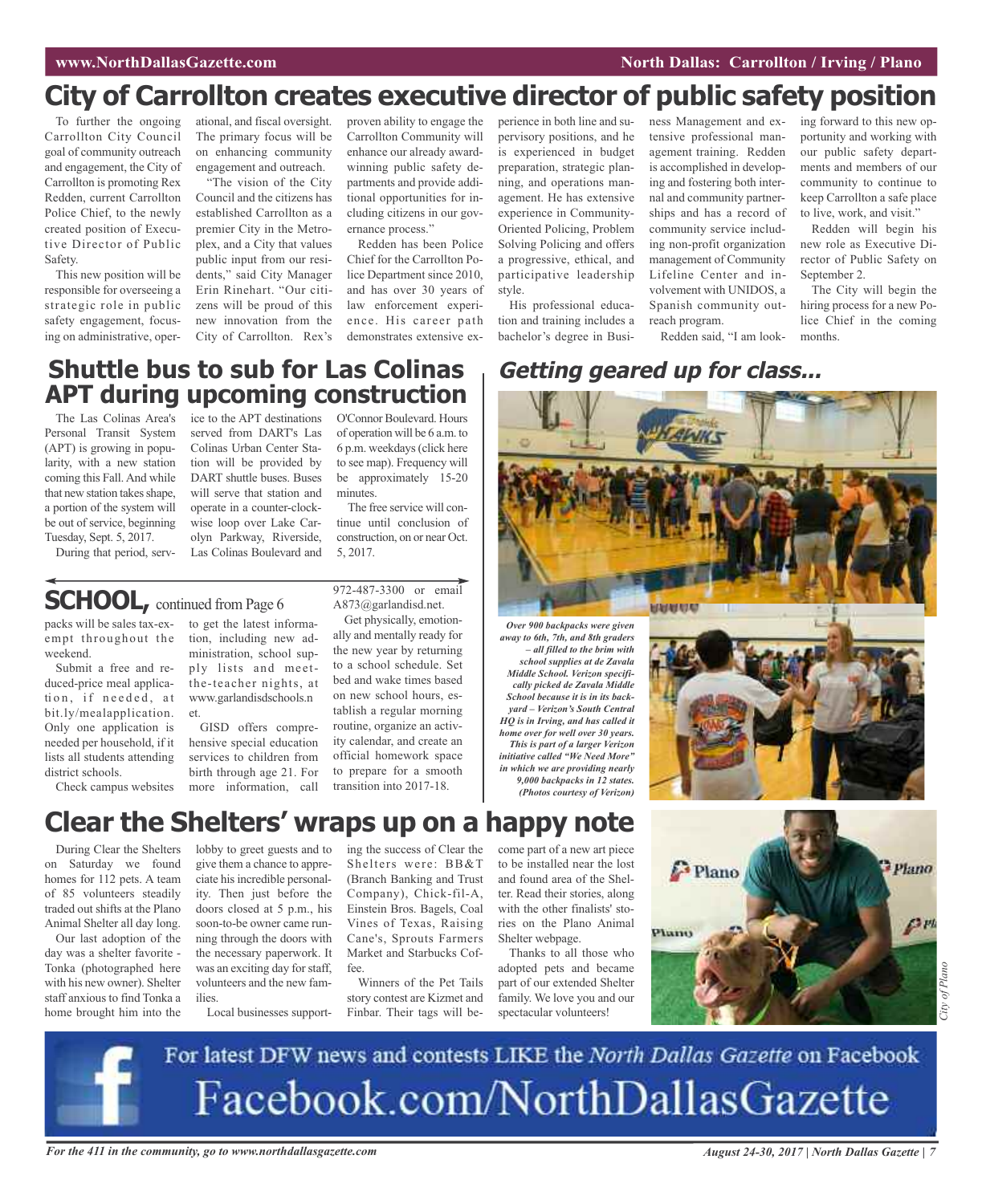#### **City Briefs**

#### **CARROLLTON Festival at the Switchyard: Call for Volunteers**

Be the heart and soul of Carrollton's Festival at the Switchyard on Saturday, November 4; sign up to be a volunteer. Volunteers play an important role by helping during all phases of the Festival and creating a safe and enjoyable event for all.

Volunteers age 16 and older will help maintain the Festival site, greet patrons, provide information, assist attendees, monitor rides and games, and more. Ages 14- 15 will be accepted if part of a group such as school, church, or Scouts with adult supervision. Volunteers must be able to work a minimum of two hours at the event, as well as be willing and able to work outdoors. As a volunteer, you will become a member of a unique volunteer family, and thousands of visitors will benefit from your service. You will also receive a free volunteer t-shirt, a free lunch, and plenty of appreciation for helping out.

The outdoor event will be held Saturday, November 4 in Historic Downtown Carrollton from 11 a.m. until 10 p.m. with headliners The Toadies and Everclear. The location, just east of I-35 on the south side of Belt Line Road, is mid-way between George Bush Turnpike and LBJ Freeway.

In addition to the exciting concerts, there will be great food, a beer garden, arts and crafts, live entertainment, interactive games, and activities for children of all ages. The free kid zone will offer bungee trampolines, a zip line, and more.

To fill out a volunteer application form or for more details about the volunteer process and guidelines, visit carrolltonfestival.com.

#### **DESOTO Latino Heritage Festival**

Join us under the covered outdoor Amphitheater at the DeSoto Center as we enjoy the sounds of local and na-

tional Latin recording artists. Bring your lawn chairs and prepare for an evening full of live music, great food, a variety of vendors and fun for the entire family.

Sept. 9, 6 - 10 p.m. at the DeSoto Amphitheater located at 211 E. Pleasant Run Rd.

#### **GARLAND Miss Black America**

The 2018 Miss Black America Coed Competition features contestants showcasing their intelligence, love of self, and poise on the national stage while representing their community as they compete for the coveted title of Miss Black America Coed 2018. For tickets and contributions, visit MissBlackAmerica-Coed.org. Sept. 2 at 6 p.m. Plaza Theatre and Sept. 3 at 3 p.m. at the Plaza Theatre in Downtown Garland.

#### **Garland ISD Volunteer Registeration**

It Is Time to Register for Volunteering. At this time we are not doing it on laptops at the school. You must register online on the GISD website under Volunteers.Then come by the school to have your driver license scanned. You must do both parts. Allow several days to a week for processing before the event.

Please call or email Karen Summers at Sachse HS if you have any questions.

972-414-7450 ext. 63114, KSummers@garlandisd.net

#### **PLANO Be a champion for the environment**

If you enjoy telling folks about ways they can help the environment through small actions, we need you. Sign up for the Fall 2017 Live Green in Plano (LGIP) Champion Program! This five-week in-depth course is an opportunity to learn about the environmental and healthy well-being of our community through sustainability. Classes are

held Thursdays, Sept. 21 through Oct. 19, 6-8 p.m. at the Environmental Education Center, 4116 W. Plano Pkwy. (Plano 75093).

Experience interactive presentations, tours and class discussions on interesting topics such as:

Plano's residential recycling program, including a tour of the Household Chemical Reuse Center

Water conservation gardening all year-round with Texas SmartScape tips

Energy conservation to save money in your home

After graduation, LGIP Champions "pay it forward" by sharing their new knowledge with the community extending our Live Green in Plano outreach efforts.

#### **Celebrating the life of Cesar Chavez**

Featuring 38 photographs paired with excerpts from his dynamic speeches, interviews, and authoritative writings, this exhibit documents the fullcourse of Chávez's remarkable career. All ages at the Haggard Library through September 15



*Pictured (left to right) are Ms. Charletta Rogers Compton, chair of the DCCCD board of trustees; Rep. Helen Giddings; Sen. Royce West; and Dr. Joe May, DCCCD's chancellor.*

### **Two Dallas-area legislators receive DCCCD Chancellor's Award**

During the Dallas County Community College District's Conference Day in Dallas, Dr. Joe May presented his annual Chancellor's Award to two Texas legislators, state Rep. Helen Giddings and state Sen. Royce West.

given to one or more individuals whose contributions have had a positive impact on DCCCD students, the community and North Texas as a whole," said May.

"This special award is legislation, SB 2118, which Rep. Giddings and Sen. West wrote and supported was passed this year and will enable DCCCD to offer its first bachelor's degree – a baccalaureate in early childhood education. The district's bachelor's degree in early childhood education will help solve a pre-K teacher shortage in the Dallas area.

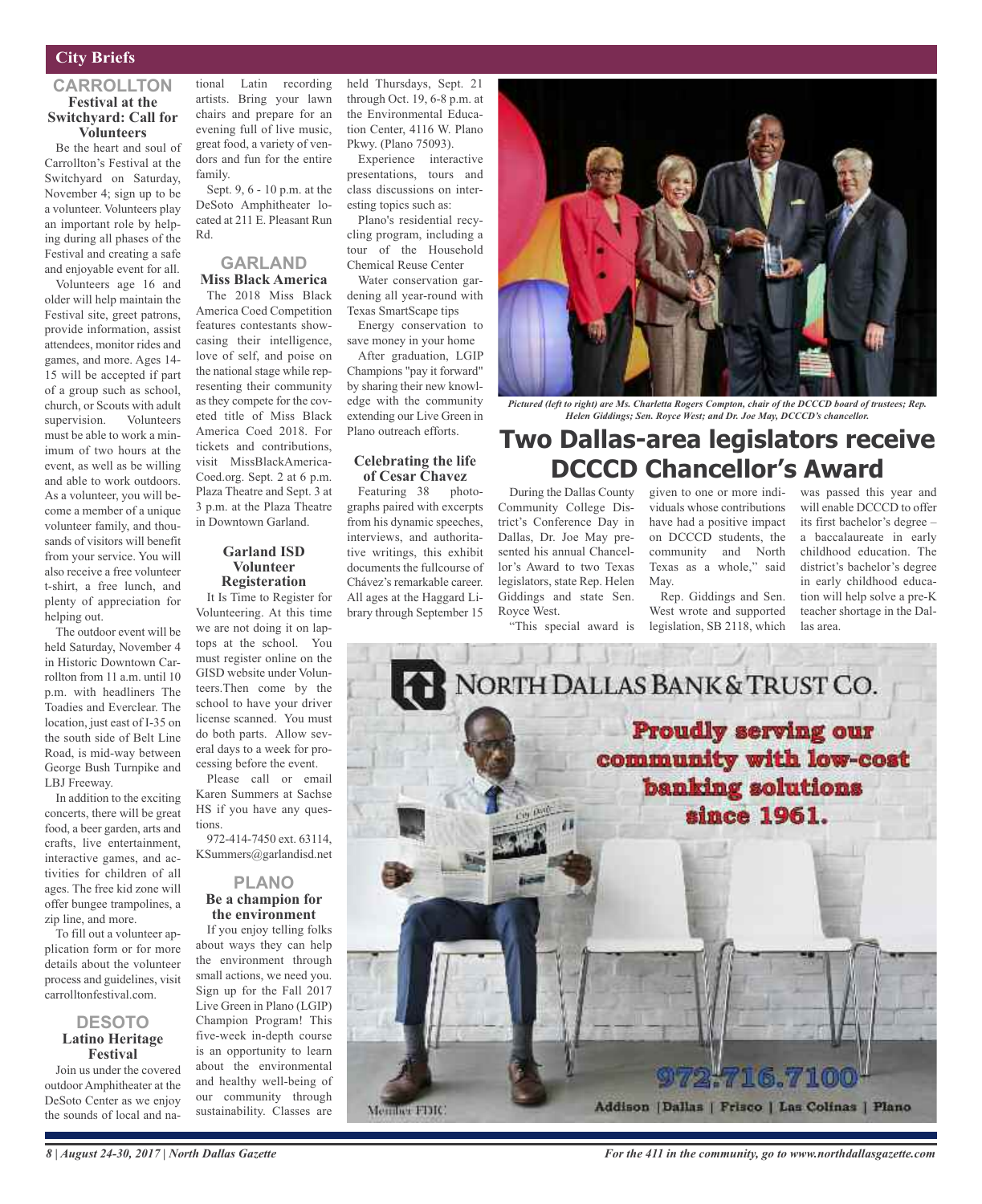#### Let *NDG* Entertainment be a part of your upcoming events! Contact marketing@northdallasgazette.com **Entertainment**

## **FREE Screening Tickets for Crown Heights TBAAL's first annual Riverfront**

*North Dallas Gazette* readers can receive free passes to see Crown Heights before it opens on Sept. 1. IFC Films, Amazon Studios and North Dallas Gazette are partnering to host a free screening on Tuesday, Aug. 29 at 7 p.m. at the Angelika Film Center in Dallas. The film tells the true story of Colin Warner who was wrongfully convicted of murder, and how his best friend Carl King devoted his life to proving Colin's innocence. Visit our Facebook or Instagram pages to register to find out how to receive a free pass.

The film tells the true story of Colin Warner who was wrongfully convicted of murder, and how his best friend Carl King devoted



*Beehive - The 60's Musical is coming to the Jubilee. Image courtesy of West Virginia's New Greenbriar Theatre 2015 production*

his life to proving Colin's innocence. Visit our Facebook or Instagram pages to register to find out how to receive a free pass.

Crown Heights tells the story of how in the spring of 1980, a teenager is gunned down in the streets of Flat-

bush, Brooklyn. The police pressure a child witness to identify a suspect. As a result, Colin Warner, an 18 year-old kid from nearby Crown Heights, is wrongfully convicted of murder and sentenced to life in prison. Colin's childhood

friend Carl 'KC' King devotes his life to fighting for Colin's freedom. He works on appeals, takes loans for lawyer fees and becomes a legal courier to learn the court system. This incredible true story is based on the acclaimed This American Life piece and adapted by writer/director Matt Ruskin, with Lakeith Stanfield playing Colin Warner and Nnamdi Asomugha as Carl King.

Watch the riveting trailer and you will soon realize, our headlines today is just a sad case of history repeating itself.

## **Jazz Festival set to draw crowds Labor Day weekend**

VISIT Dallas presents The Black Academy of Arts and Letters' (TBAAL) first annual Riverfront Jazz Festival on Labor Day Weekend, Sep. 1-3, 2017 at the Texas Horse Park, 811 Pemberton Hill Road, Dallas, Texas 75217.

The weekend of activities will include 35 national/international musical acts, more than 30 promising young artists, talk-balk artists sessions with youth, midnight jazz

jam sessions and free live entertainment at six Downtown hotels. Vendors at the three-day festival include some of Dallas' top chefs and caterers.

"This is a celebration of music and we want everyone to sample a taste," said Curtis King, TBAAL Founder and President and the festival's creator and producer. "The Riverfront Jazz Festival proceeds will support our

See JAZZ, Page 10



**Visit North Dallas Gazette on Facebook and Instagram to register for a free pass to the screening!**

the risk eight victor consumption

*NDG Entertainment Ticket Giveaway!!! Follow North Dallas Gazette on Facebook, Twitter and Instagram to keep up on all the latest!!!*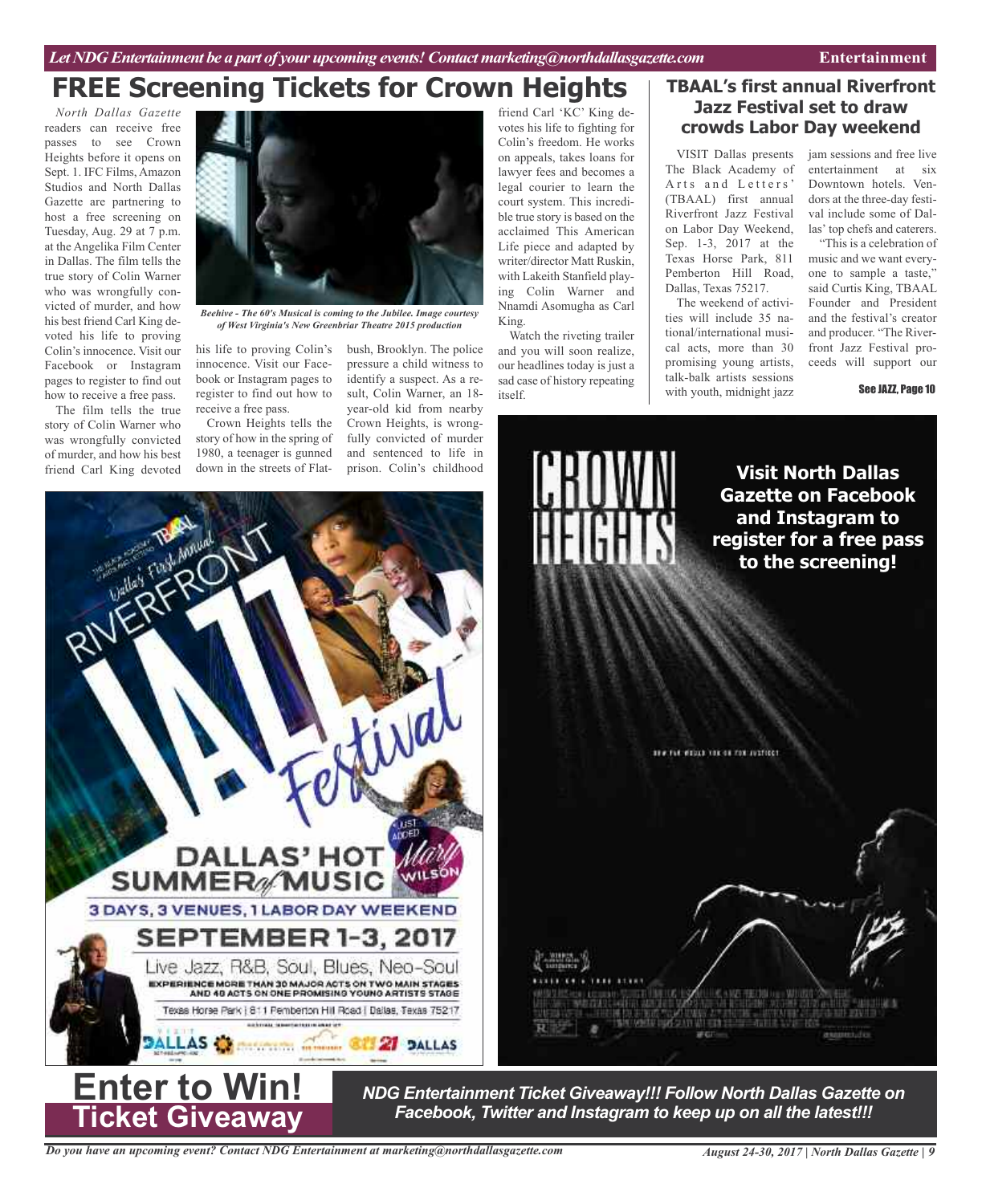### **NDG Book Review - Make room on your calendar for The Diplomat's Daughter**

By Terri Schlichenmeyer

He almost got your nose. Or your cheek. Awkward, for sure, but on the second try, it finally happened. Then again. And again, each one sweeter than the last. As long as you live, you'll never forget your very first romantic kiss or the person who gave it to you – even if, as in the novel, "The Diplomat's Daughter" by Karin Tanabe, there's a war outside the window.

Emiko Kato had been around the world and had never really thought of settling in any one place – until she met Leo Hartmann.



They'd gone to a Viennese Catholic school together – she, the eighteenyear-old child of a Japanese diplomat; he, the son of a wealthy Jewish chocolatier – and their singularity brought them together.

#### Youth-Arts-in-Education **JAZZ**, continued from Page 9

Program and the sustainability of the institution.

Dallas' own Erykah Badu, Will Downing, and Najee are the festival's Honorary Chairs and among the diverse artists who will perform.

The multi-genre music on display ranges from Jazz, R&B, Pop, Soul, and Blues to Neo-Soul on two main stages – the Visit Dallas Jazz Main Stage and the Blues and Soul Main Stage.

"This is going to be a great opportunity for Dallas artists as well as for our city," said Jennifer Scripps, Director of Dallas'Cultural Affairs.

Stage hosts include Twin Cities Radio Network Personality Wes Smooth, CBS 11's Meteorologist Scott Padgett, Anchor Ken Molestina, and Reporter Steve Pickett; comedians Meshelle and Freddie Ricks; and Radio Personalities from Boom 94.5 and 97.9 The Beat.

Food vendors include: The Daiquiri Shoppe, Fabulous Fish, Soul Bowl, Ms. Piggy's Catering, Tilt Cocktail Events, Cake Bar,

Emi'd heard from Leo. The loneliness she felt caused her to make what she was certain was a mistake: she fell in love with Christian Lange.

Young and in love, they were making plans for a future together when the Nazis invaded Vienna . They'd promised to write one another daily, but who knew where life was taking them? Emi's father was sent to America , for safety's sake and then, after December 7, 1941, to a series of guarded hotels. By the time she and her mother landed at an internment camp, it had been months since

College, followed by a

Popcorn Market & Grill,

Robert Parrish Margaritas, So Savvy Events, Our Door to Yours, Elaine's Kitchen, and more.

Each day will begin with an Opening Prayer. Participants include: Dr. Maurice Ricks, Pastor Cedrick Barber, Pastor Milton Spears, Pastor Annelda Crawford, Apostle Eldred Sawyer, and Pastor Karen Belknap.

Tickets for the festival are \$50 Pre-Sale, \$60 at Door, \$125 VIP Seating, and a 3-Day Discount Festival Weekend pass is \$135. Go to our Facebook and Instagram pages for a chance to win free tickets.

#### life in industry: that was the plan for seventeen-year-old Christian, son of a Germanborn Milwaukee steel manufacturer. Raised in comfort and privilege, Christian was expected to take over his father's business – until the Germans aligned themselves with the Japanese. Days after Pearl Harbor was bombed, Christian was separated from his parents, sent to an orphanage, then to an internment camp in Texas, where the next stop was to

visited. Leo Hartmann's parents owed their very lives to Emi Kato's father. It was he who got them out of Vienna . It

a country he'd barely ever

was he who got them to relative safety in Shanghai even though, as Jews, they were far from safe. Kato did it for his daughter, and Leo would never forget her – even after he knew he must…

When reading "The Diplomat's Daughter," there are four words to remember: Im. Possible. To. Stop.

So rich is the tale, so well-told the characters that this is one of those carry-itaround, don't-need-a-bookmark kinds of novels that you'll be itching to finish. World War II fanatics will be happy to see that authenticity oozes from each facet

of the story – author Karin Tanabe really did her homework – and the tiny details she carefully included just shimmer in the midst of a horrifying tri-level story of war, loss, strength, and aloneness. It's a tale that could have had any number of endings, each one better than the last, but it culminates in the one that's righteously perfect.

But we're getting ahead of ourselves: First, start "The Diplomat's Daughter," and clear your calendar. Start it, and forget about all your weekend plans. Start it, and your nose will be stuck in this unforgettable novel until the end.



### **Tulisoma South Dallas Book Fair and Arts Festival this weekend**

Authors, poets and artists will be featured at the 12th Annual Tulisoma South Dallas Book Fair andArts Festival. Tulisoma, Swahili for "we read", is a free festival promoting literacy, the arts and businesses in the South Dallas/Fair Park area.

On Friday Aug. 29, 10 a.m.-3 p.m. the festival kicks off with the 2014 Heart and Soul Tour of South Dallas historical sites and landmarks, led by District 7 Dallas City Councilmember Carolyn R. Davis. Call (214) 671-9398 to register for the tour, which will depart from the African American Museum in Fair Park.

On Saturday Aug. 30, 10 a.m.-4 p.m. author presentations, writing and art workshops, open mic poetry, book signings, children's activities, storytelling, panel discussions, cooking demonstrations and performances take place in the Museum. Pre-register for "Pork Chops and Politics" with Richard Williams (noon-2 p.m.). Williams is the father of tennis greats Venus and Serena.



*Do you have an upcoming event? Contact NDG Entertainment at marketing@northdallasgazette.com*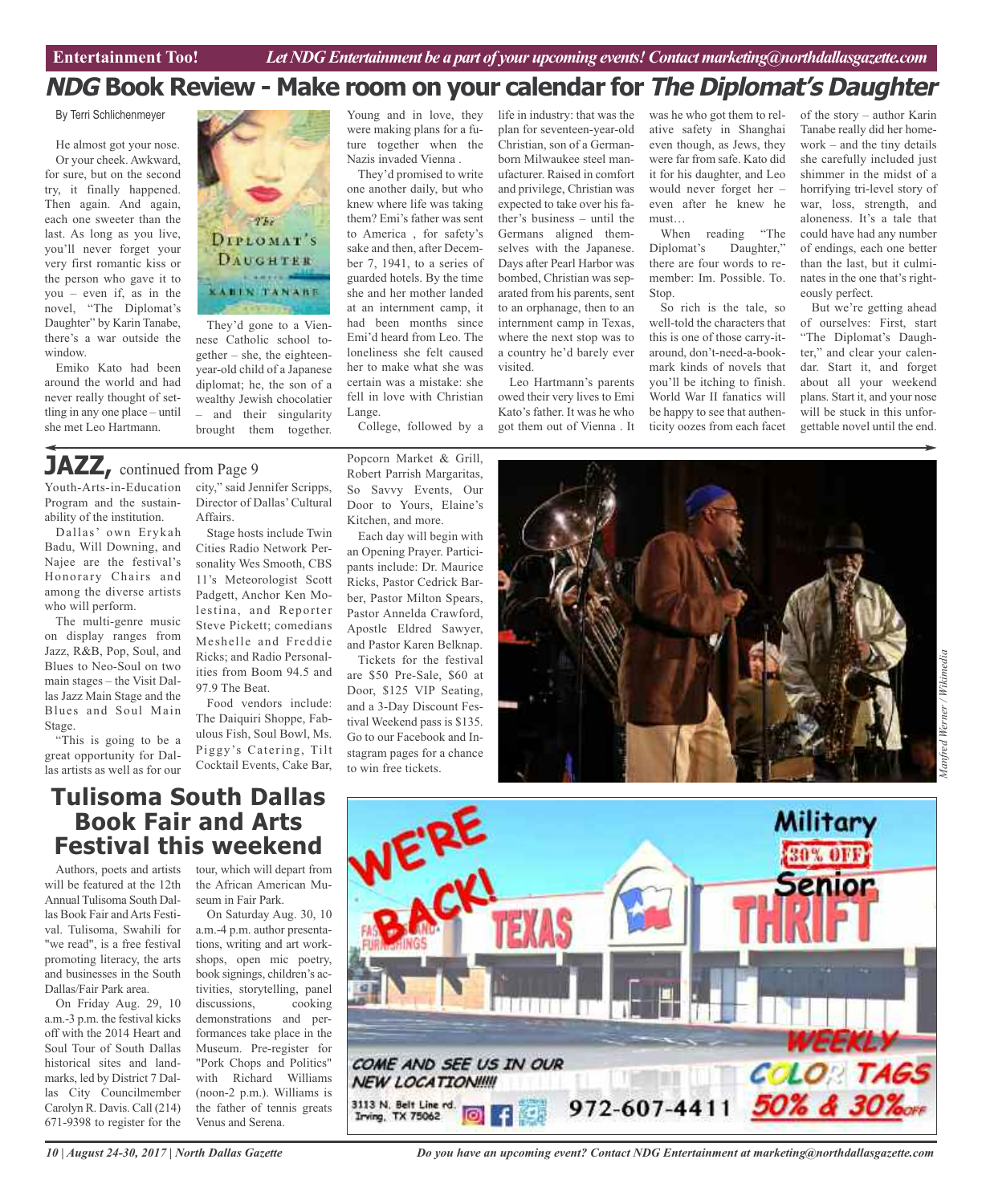# **AirBnB offers economic opportunities for communities of color**

#### By Danny Glover NNPA Newswire Guest Columnist

The history of housing in America is a history of discrimination. Even as people of color have made strides in countless other areas of American life, home ownership—and the intergenerational wealth that comes along with it—remains out of reach for far too many. Even Frederick Douglass, when buying his first home in 1892, noted the importance of home ownership in building community wealth for African Americans. While being committed to economic justice we must also rethink how we cultivate strong dynamic communities of inclusion and belonging.

That is why I have started working with Airbnb and will be serving as an adviser for their efforts to engage communities of color, ensuring members of these communities are taking advantage of the economic opportunity of hosting on the Airbnb platform. I know Airbnb has had its own share of challenges in this arena—but working with them, I've seen first-hand how committed they are to getting it right. And I have been incredibly heartened to see the resources, desire, and drive they are directing towards ensuring that their service is used fairly and inclusively.

Over the past several months, I have had the opportunity of meeting numerous African American and Latinx Airbnb hosts, each of whom has impacted me deeply. There are more stories than I could share, but I do want you to know about a couple of the hosts I met.

In Brooklyn, I met Michelle—who has seen the cost of living in the rap-



*marginalized communities, particularly those of color. (Official Photo)*

idly gentrifying Bedford-Stuyvesant neighborhood increase tremendously since she moved there twenty years ago. Ordinarily, Michelle would have had to move to another neighborhood. But by renting out her garden apartment on Airbnb, she could not only afford to stay in the neighborhood, but could also help pay her daughter's way through college.

Cia, a host I met in San Francisco, raised her children as a single mother and is now raising a granddaughter as well. Today, Airbnb helps her make ends meet for her whole family, and in the years ahead, Cia says Airbnb will make it possible for her to retire.

These are just a few of the many stories I have heard—with people from all different backgrounds using Airbnb as a bridge to financial stability and even homeownership. These stories are not the exception either. In the U.S., the typical Airbnb U.S. host earns \$6,100 every year they share their home— supplemental income that can cover expenses like food, rent, caring for a sick relative, and education for their children.

In many cases, Airbnb can even be the difference between hosts having to give up their homes and earning income from them. An estimated 62 percent of United States hosts report that home sharing has helped them afford to stay in their home, while 12 percent of North American hosts say that it actually saved them from eviction or foreclosure.

Airbnb also allows communities traditionally underserved by the tourism industry to reap the financial rewards of travel, with the share of Airbnb bookings in communities of color in some major cities exceeding the share of local hotel rooms that can be found in them.

Yet, Airbnb's potential benefits also go beyond finances as the service can bring people of diverse origins and walks of life together in a context geared toward hospitality and sharing. The bonds that can form in these interactions are indispensable to the greater project of breaking down the social barriers that make all forms of discrimination so intractable in the first place. These spontaneous interpersonal relationships are the laboratories for transforming relationships among people; the sites at which we begin to implement our highest ideals in practical yet poignant ways.

I recently met Ron, an Airbnb host in San Francisco. Ron and his wife, Renee, have hosted over 200 people in their home

over the years through Airbnb. Among their many guests were a husband and wife from Germany. When Renee recently passed away, the German couple she and Ron had hosted were able to reach out online to express their heartfelt condolences. When the husband returned to San Francisco on a business trip, he and Ron went out for a drink and remain in contact. For hosts like Ron, host-

ing on Airbnb became a gateway to new passions and a sense of community that is simultaneously personal and global. By melding travel, housing, and the potential for meaningful personal exchanges, Airbnb represents a host of possibilities for marginalized communities, particularly those of color.

African American, Latinx, and other communities of color are some of Airbnb's fastest growing host communities in the U.S, which is a step in the right direction. But the underlying housing market is still fundamentally unfair and, disappointingly, even as we have made progress in other areas, the Airbnb community can sometimes reflect the broader discriminatory realities of presentday American society.

Working with the Airbnb community first-hand – which includes its executive leaders, employees, and hosts–has allowed me to witness just how committed they are to addressing these issues proactively. They have issued a report on building inclusion and engaged with civil rights leaders across the country. I see this as a continuation of the work I have done throughout my life, fighting for fairness and equality for working people, including hotel workers and supporting union workers, which

both of my parents were. In March, Airbnb unveiled its Economic Empowerment Agenda which established the goal of doubling the size of its U.S. host community in urban majority-minority districts and underserved areas within the next two years. This will be achieved through partnerships with national and local organizations and on-the-ground events and trainings to help more people understand the economic opportunity that home sharing can provide. This agenda also includes: The Friendly Buildings Program, bringing landlords and their tenants to the table to jointly set home sharing and revenue sharing terms; and, the creation of a living wage pledge—which will enable hosts to designate that the people who clean their homes are paid at least \$15 per hour.

Airbnb and the NAACP have also established a partnership to increase the participation of hosts of color and increase tourism to neighborhoods of color, to diversify Airbnb's workforce, and to commit a share of Airbnb's revenue to supporting civil rights initia-

#### tives.

Working with partners like the NAACP, we will host information sessions and run online and offline campaigns aimed at engaging the people who can benefit from home sharing the most. As an adviser, I will be on the ground doing whatever I can to promote these efforts—participating in trainings and events, working with local organizations and faith-based leaders, and getting to know more of the hosts who empower our communities.

**Marketplace**

The fight for fairer housing won't be easy—and it won't be over anytime soon. But you can be part of making a difference right now. So I hope you'll consider investing in your future, signing up to host on Airbnb, and helping us work towards housing equality—one listing at a time.

And I'll be working closely with everyone at Airbnb to help more people of color benefit from home sharing.

*Danny Glover is an actor, director, producer and humanitarian. You can follow Danny Glover on Twitter @MrDannyGlover.*

### **Paid Internship opportunity for writers, college students in the Dallas Area**

The *North Dallas*

*Gazette* has an internship position available. The goal is to provide students and aspiring writers an opportunity to gain published clips, experience and professional feedback. The position is for up

to 20 hours a week at \$8.00 per hour. Applicants must have reliable transportation.

**Send resume and writing samples to: businessoffice@northdallasgazette.com**

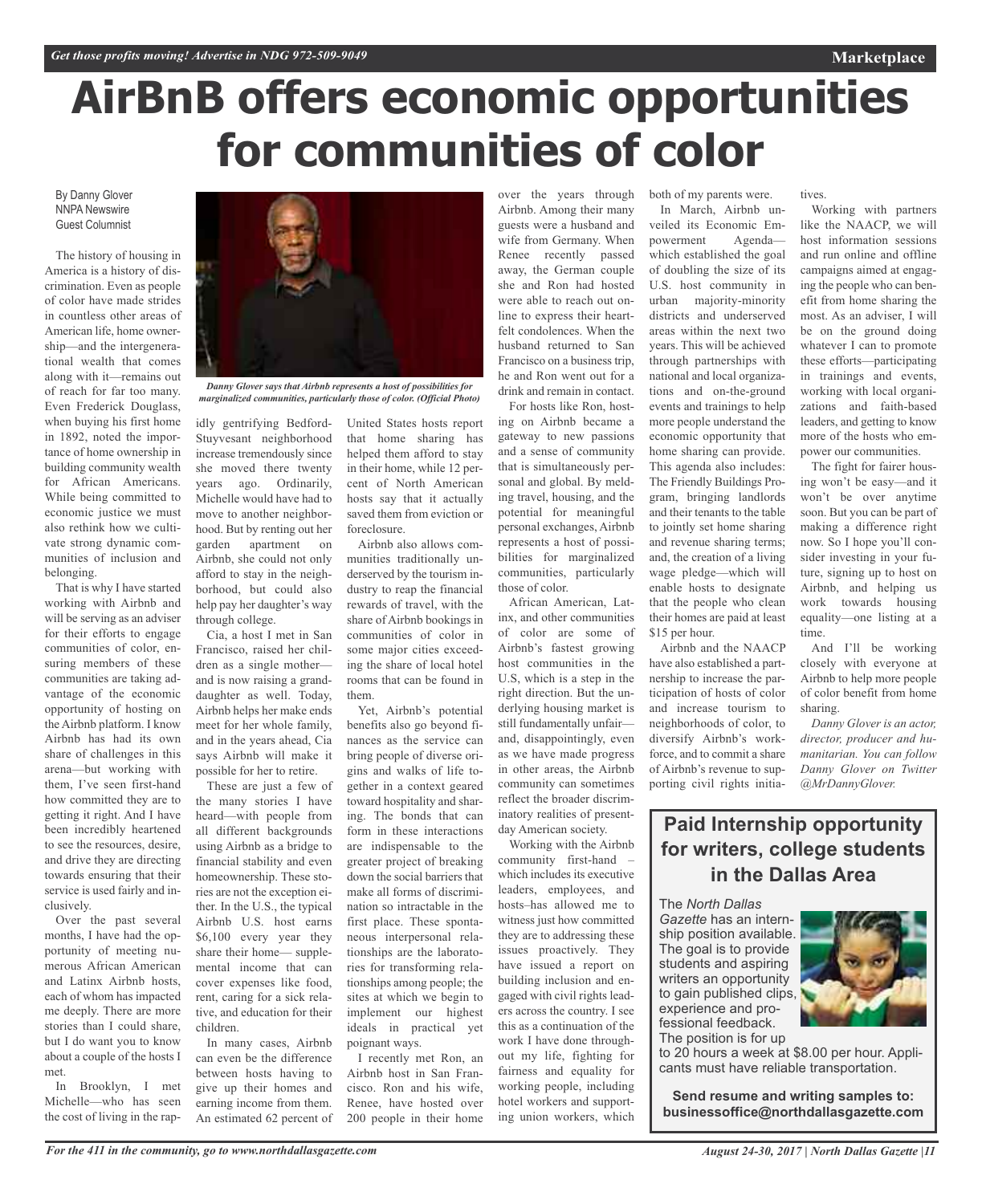## **Volunteers needed to assist neighbors with their taxes**

AUSTIN, Texas AARP Foundation Tax-Aide is looking for volunteers for the 2018 tax season. Approaching its 50th year, Tax-Aide offers free tax filing help to anyone, especially those 50 and older, who can't afford a tax preparation service.

AARP Texas Director Bob Jackson has seen firsthand the difference that Tax-Aide volunteers make in communities around Dallas-Fort Worth, Houston, San Antonio, Austin and across the state.

"When you assist older, lower-income folks who might otherwise miss out on the benefits they've earned, you're not just donating time and energy to a good cause—you're making a difference in someone's life," said Jackson. "And there's nothing more gratifying than that."

Tax-Aide volunteers receive training and support in a welcoming environment. Specifically, volunteer are needed as tax pre-



parers, client facilitators, interpreters and those who can provide technical and management assistance. Every level of experience is welcome. Volunteer tax preparers will receive training and IRS certification.

Last year, more than 2,000 AARP Foundation Tax-Aide volunteers helped nearly 163,000 people file their federal and state tax returns. The program is offered at approximately 260 sites across Texas, including senior centers, libraries and other convenient locations.

AARP Foundation Tax-Aide has grown remarkably since its inaugural team of just four volunteers in 1968. The program now involves nearly 35,000 volunteers and serves 2.5 million taxpayers annually with free tax help at some 5,000 sites nationwide. In 2017, taxpayers who used AARP Foundation Tax-Aide received \$1.37 billion in income tax refunds and more than \$222 million in Earned Income Tax Credits. Taxpayers do not need to be a member of AARP or a retiree to use this program.

Texans are known for hospitality and big hearts. Potential volunteers can visit us at aarpfoundation.org/taxaide or call 1- 888-OUR-AARP (1-888- 687-2277). AARP Foundation Tax-Aide is offered in coordination with the IRS.

### **Black entrepreneur finds success selling cars online, his website now features more than 130,000 new vehicles**

(BlackNews.com) -- Carmarshal.com is offering a new convenient service that takes the hassle out of buying a car, using a new proprietary software that helps buyers find a car at a lower than advertised price.

The service is setting out to help car buyers save time and money by offering potential buyers access to more than 100,000 new and used cars, trucks and SUVs at dealerships around the country. Competing directly against cars.com, autotrader.com and truecar.com, the Dallas-based, blackowned third party advertiser of new and used cars says is offering buyers a solid alternative.

Look, we know people looking for a car have plenty of choices," Tracey Watts, the company's African-American founder and CEO, said. "Our purpose is to get the customer a car at a lower than advertised price."

Customers can search for a car 24/7 by going to car-

contracts. Without the revenue, receiving contracts doesn't improve business opportunities for African-Americans in the community.

"In some cases, the district will utilize multiple vendor awards," Holmes-Partee said. "The end users are given a pool of vendors to utilize. Some companies are utilized; whereas, other companies are not utilized. The M/WBE Department has coordinated various Vendor EXPOs to assist minority and women-owned companies with marketing their products/services to the end users."

According to Proctor, the way the system is currently operating, not just with the schools, but the city and other entities, is simply not spreading the work around the way he and his African-American colleagues feel it should. He is looking for



marshal.com. Car buyers enter their zip code, the make and model of a new and/or used car, then immediately get a list of available cars and their prices in their zip code and within 200 miles. When buyers click on the "negotiate" button, they set up an account with an email and password, then choose two manufacturers. That's when the carmarshal.com team begins negotiating a price and receiving bids for those cars. The car buyer remains anonymous, and not until the buyer is ready to make a purchase does he or she receive a certificate from that dealer locking in that price. For \$39.97, customers can get access to carmarshal.com's

ways to better even the playing field.

"If they want to they could (break it down by ethnicity)," Proctor said. "The whole deal is what they desire the outcome to be. The only thing I can tell you is that M/WBE, which is what they call this thing. The majority of the people getting the contracts is WBE, which is white women, and the Blacks are dead last. Not only at DISD, everywhere.

"One of the things we are doing is working with the big contractors, the white contractors that can bond, to work with Black contractors. So we can get some work and increase our funding. That's a major issue, because our bonding is not where it needs to be to be able to take on one or two jobs. We might could take on one job, and that's not growing capacity when you

more aggressive negotiating program. If buyers are not satisfied with the choices, carmarshal.com will refund the fee.

We know how much people hate to buy a car, Watts said. "We' re doing the heavy lifting so all a person has to do is sign the paperwork and pick up their car.

Watts said he got the idea for carmarshal.com several years ago. He was shopping for a car and found himself with two dealers bidding to get his business. He ended up with a less expensive price, then realized this was an opportunity to help car buyers get the best deal possible. The owner-financed company also is working on getting customers the opportunity to purchase the Katanka - an electric SUV - in the U.S. The car is currently manufactured by Dr. Kwadwo Safo, Ghana's only auto manufacturer.

For more details and/or to search for a vehicle, visit www.Carmarshal.com

#### do that.

"History, capacity, doing the work; it's just like a credit rating. If you are able to get a couple of bills and pay those bills on time, they'll give you some more. But you've got to get some more in able to do some more.'

Whether or not African-American businesses feel they have gotten a fair shake in the past, Holmes-Partee emphasized the door to district contracts remains open and her office is determined to do their part to improve the playing field for African-American as well as other contractors in Dallas.

"We encourage all companies to bid on district contracts" Holmes-Partee concluded. "Companies may contact the district's M/WBE Department at 972-925-4140 for assistance.'

## **CONTRACTS,** continued from Page <sup>1</sup>

beginning, there have been numerous assertions that white business owners have simply listed their company in their wife's name in order to be able to check off the "minority" qualification, essentially moving on in a "business as usual" manner.

While complaints from Black contractors are not limited to business conducted with the school district, Annie Holmes-Partee, director of Minority / Women Business Enterprises (M/WBE) for the Dallas ISD, took time to field questions from the *North Dallas Gazette* in regards to how such contracts are awarded. She said her colleagues are aware of the growing complaints.

"Yes, Dallas ISD's administration and staff have been made aware of this sentiment," Holmes-Partee

said. "Occasionally, we receive sentiments from diverse communities. Whenever these comments are expressed, we take them very seriously.

"There has been ongoing discussions with the diverse business community, including but not limited to the following: M/WBE Advisory Committee, Regional Black Contractor Association, Dallas Black Chamber, Greater Southwest Black Chamber, D/FW Minority Supplier Development Council, National Association of Minority Contractors, Regional Hispanic Contractor Association, Greater Dallas Hispanic Chamber, Greater Dallas Asian American Chamber, etc.

"The M/WBE Advisory Committee is comprised of a cross reference of com-

munity business leaders which help us address issues of concern and find solutions. Sometimes concerns go directly to the administration which are usually delegated directly to M/WBE Department for research and findings. A continuing goal of the district is to maximize the participation of all minority and women-owned companies. The district's M/WBE Department is actively engaged within the diverse business community to ensure that *all* companies are given fair and equitable opportunities to compete for district contracts."

Proctor said he is concerned the public at large is often misled by statistics coming out of minority business reports. Primarily, Black-owned businesses might be "awarded contracts,' but then never get any actual work from those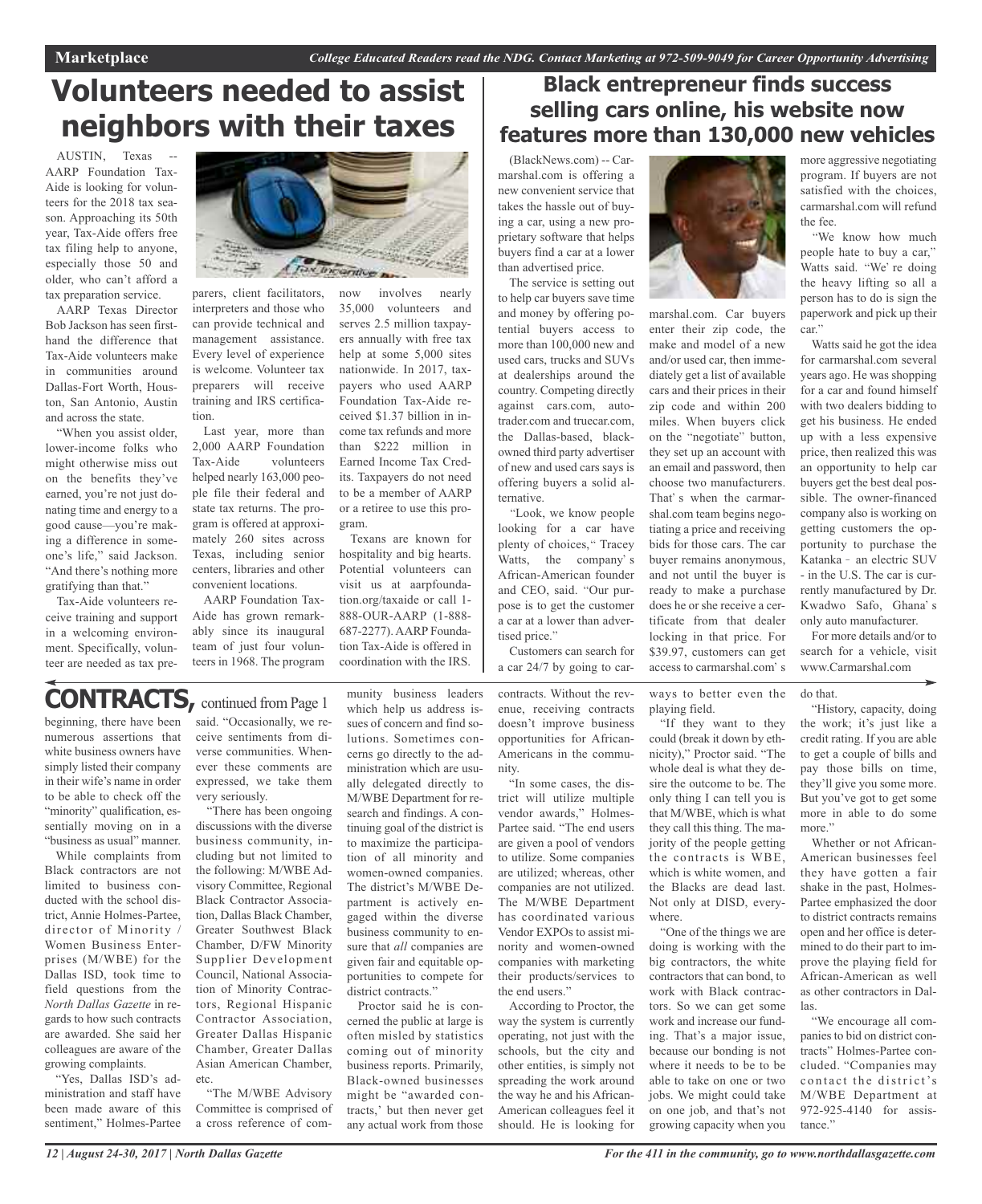## **Upcoming DFW area job fairs**

#### **Aug. 30 Professional Hiring Event**

Wednesday 11:00 AM – 1:00 PM at the Irving Workforce Center (2520 W. Irving Blvd - Suite 100, Irving, TX 75061)

#### **Sept. 7 Arlington Career Fair**

Thursday 11:00 AM – 2:00 PM at the La Quinta Inn & Suites - Arlington (825 N. Watson Rd, Arlington, TX 76011)

#### **Sept. 11 Coast-to-Coast Career Fair**

Are you still looking for that golden career opportunity that will allow you to build a solid future for yourself and your family? We have over 10 years of experience in connecting candidates just like you with hiring managers at companies ranging from small local businesses clear on up to Fortune 500 corporations.

Our career fairs offer you individual, face-to-face time with hiring managers from a variety of different companies.

Here's how it works: You arrive at the career fair at 11am sharp. You will sign in at the registration desk then you will be able to go into the ballroom and meet with hiring managers from each company. Make sure to ask each company what positions they are hiring for to see if they will be a good fit for the job you are seeking. At the same time, you will be able to network not only with various employers, but also with other professionals.

We encourage professionals of all levels of experience to attend our Career Fair. From entry-level and mid-level (3-10 years of experience) all the way up to C-level, hiring managers are looking for candidates just like you.

We recommend that you:

• Arrive at the career fair



no later than 11am

• Wear business professional attire

• Bring at least 10-15 copies of your updated resume

• Display an engaging and motivated attitude

The fair will be held at the Doubletree by Hilton Dallas-Market Center at 2015 Market Center Blvd., Dallas, TX 75207.

### **Sept. 11 Dallas Job Fair** Monday 11:00 AM – 2:00

PM at the Doubletree by Hilton Hotel (2015 Market Center Blvd, Dallas, TX 75207)

### **Sept. 13 Dallas Career Fair**

Wednesday 10:00 AM – 1:00 PM at the Wyndham Dallas Suites (7800 Alpha Road, Dallas, TX 75240)

**Sept. 21**

**Dallas Career Fair** Thursday 11:00 AM – 2:00 PM at the Doubletree by Hilton Hotel( 2015 Market Center Blvd, Dallas, TX 75207)

**Sept. 28 Dallas Career Fair** Thursday 11:00 AM – 2:00 PM at the Doubletree

## **TISEO PAVING COMPANY**

TX 75251)

Hotel – Dallas-Love Field (3300 W Mockingbird Ln,

**Oct 11 Dallas Career Fair** Wednesday 9:00 AM – 12:30 PM the Dallas Career Fair will be held at the Sheraton Dallas Hotel by the Galleria (4801 Lyndon B. Johnson Freeway, Dallas,

Dallas, TX 75235)

419 E. Hwy. 80, Mesquite, TX 75150 Tel: (972) 289-0723 Fax (972) 216-5637 www.tiseopaving.com

Performing Concrete Street Paving in the Metroplex Area We Accept Subcontracting Bids For All Public Works Projects in the Dallas Area. We Are Accepting Applications for Concrete Mixer Drivers and Heavy Equip-

ment Mechanics

**Equal Opportunity Employer** 



Humana Health Plan of Texas is seeking a Clinical Analytics Consultant for its Irving, TX location. Will develop cutting-edge attribution models that drive Humana's clinical and business strategy and operations./Must have MS Degree in Math, Engr., Info. Tech., CompSci. or related field and 2 yrs of related exp:/Performing analytics, software/application development, testing, database management, and data warehousing;/Netezza, PL/SQL and/or SAS;/Working with large databases and big data;/Building and maintaining analytic data sets;/Working in an Agile environment;/Reporting and presenting analytics results/findings to a broad audience including senior leadership; and/Collaborating with peers and cross-functional teams, and providing analytics support./Pre-employment drug screen and background check required./0-5% local, regional and national travel to professional conferences or meetings may be required./Send detailed technical resume to Humana, Attn: Amanda Millay, Talent Acquisition Specialist, 500 West Main Street, Louisville, KY 40202 (Ref. #180431)./EEO.



**Attention Suppliers of Goods, Services and Construction**

**Review Competitive Opportunities at https://garlandtx.ionwave.net**

**www.garlandpurchasing.com**

**972-205-2415**



**DO YOU WANT AN EXCITING AND REWARDING CAREER?**

**PURSUE A CAREER AS A POLICE OFFICER OR FIREFIGHTER!**

• Competitive wages<br>• Array of benefits<br>• Education incentive pay<br>• ...and more

REGISTER ONLINE TO TAKE THE CITY OF IRVING'S NEXT CIVIL SERVICE ENTRANCE EXAM

#### *www.cityofirving.org*

*The City of Irving does not discriminate on the basis of race, sex, religion, age or disability in employment or the provision of services.*

## **Driver Supervisor**

A Successful Construction Company in Mid-cities area has an immediate opening for a motivated individual reporting to the Operations Manager. Ideal candidate will have 2 years' experience with DOT guidelines, driver supervision experience, truck maintenance, a positive attitude, highly organized, ability to multi-task, have strong computer skills, and be a self-starter . Knowledge of ELD and bi-lingual is strongly desirable. We offer a competitive salary, good benefits and professional environment. Interested candidates please send your resume along with salary history/requirements to:

**Monte Hood P.O. Box 370 Euless, TX 76039 mhood@reynoldsasphalt.com EOE**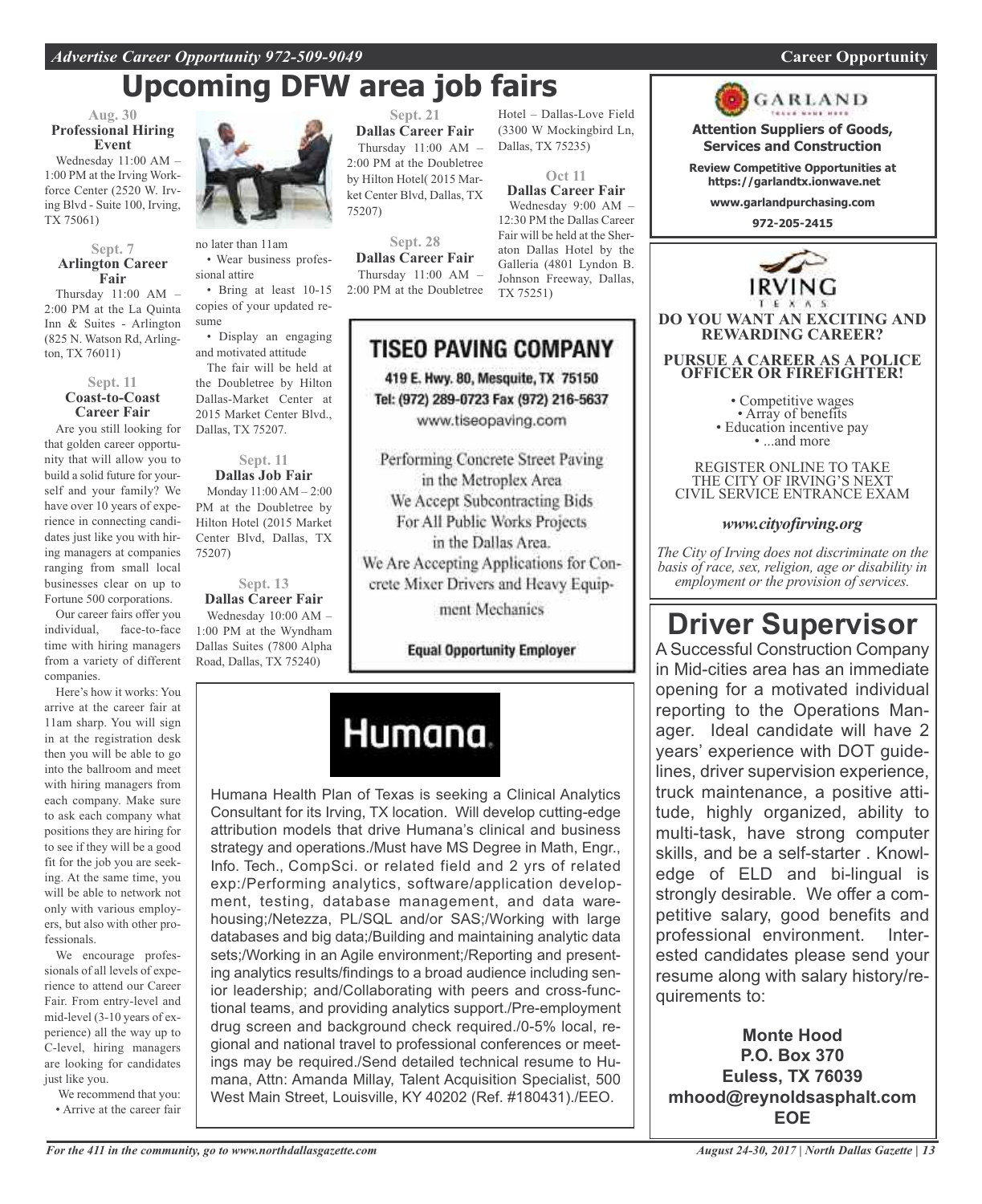#### **BETHEL BIBLE FELLOWSHIP, CARROLLTON (A PLACE TO BELONG)**

*NOTICE: Pastor Woodson serves the community by providing "Professional Therapy and Counseling Services" on a "Sliding Fee" scale. To schedule an appointment call the Pastoral Counseling Center at 972-526-4525 or email the church at www.bethelbiblefelloswhip.org*

Discover Hope and Help for daily living; and, you don't have to be a member to come. The Connect-2-Reflect (C2R) meetings are held in comfortable and relaxed homes, one in Carrollton and one in Plano, refreshments are served. Call the church for details.

#### **August 27, 9:45 a.m.** You're invited to our Sun-

day "Prayer and Meditation" at 9:45 am. You will be blessed and inspired. You don't want to miss this! And, join us in our one hour only Sunday's Bible Study at 12 Noon, continuing on the book of Ephesians with other supporting chapters and verses.

#### **August 30, 7 p.m.**

Join us in Wednesday's Prayer and Bible Study Class with Pastor Brenda Patterson, Senior Pastor Woodson, Pastor Larry Gardner, Pastor Bernadette and others conducting a new study on the book of

Ephesians with supporting chapters and verses. Spiritual maturity is God's desire for you; it's Time to Grow in the Word of God.

Dr. Terrance Woodson, Senior Pastor 1944 E. Hebron Parkway Carrollton, TX 75007 972-492-4300 www.bethelbiblefelloswhip.org  $\mathcal{L}_\text{max}$  , which is a set of the set of the set of the set of the set of the set of the set of the set of the set of the set of the set of the set of the set of the set of the set of the set of the set of the set of

#### **FELLOWSHIP CHRISTIAN CENTER CHURCH IN ALLEN "THE SHIP"**

#### **August 27, 8 a.m.**

Join us in our Sunday Morning Services as we praise and worship God in the Joycie Turner Fellowship Hall; followed by our Sunday Worship Services; and bring someone with you, you will be blessed.

#### **August 30**

Join us in our Wednesday's 12 Noon-Day Live, Prayer and Bible Study and/or our Wednesday Night Live, Prayer and Bible Study at 7 p.m. to learn more about God's Word. Be encouraged by God's plan for your maturity and His glory; and most of all; be prepared to grow.

#### Dr. W. L. Stafford, Sr., Ed. D. Senior Pastor 1609 14th Street Plano, TX 75074 972-379-3287 www.theship3c.org

*Church Happenings is a weekly calendar ofreligious services produced by the North Dallas Gazette.*

*To make additions or corrections to the calendar, contact: religion@northdallasgazette.com*

#### **INSPIRING BODY OF CHRIST CHURCH, Let's Go Fishing! MATTHEW 4:19**

**August 27, 10 a.m.** You're invited this Sunday as we praise, worship, honor and magnify God's Holy name in songs and the spoken word.

#### **August 28, 7 p.m.**

Join us in Monday School as we grow in God's Word and learn what God has to say to us.

Pastor Rickie Rush 7701 S Westmoreland Road Dallas, TX 75237 972-372-4262 www.Ibocchurch.org  $\overline{\phantom{a}}$  , which is a set of the set of the set of the set of the set of the set of the set of the set of the set of the set of the set of the set of the set of the set of the set of the set of the set of the set of th

#### **MT. OLIVE CHURCH OF PLANO (MOCOP) (Uniting the Body of Christ Among Nations)**

**August 27, 10 a.m.** Join us for Morning Worship Service as we praise

### **MT. OLIVE CHURCH OF PLANO** 300 Chishoim Pl. Plano, TX 75075 972-633-5511 Answers you need, Hope for today is waiting for you... · Sunday School for all ages 8:30 am  $9-30$  am · Sunday Morning Prayer  $10:00$  am · Sunday Service · Wednesday Night Service 7:00 pm Pastor Sam Fencercy Pastry Gloria encerov

### www.mocop.org

Radio Programs

Vision & Truth Live" Pastor Sam<br>ry Sun, 9:00pm-10:00pm<br>kD 103.7 FM THE WORD

"Truth Mode Simple" 5:30pm through service to each other and to the world. John 12:26.

and worship God for His Honor and His glory; and don't forget to comeback at 7 p.m. for our Brazilian

**August 30, 7 p.m.** You're invited to our Wednesday's Bible Study class; you will learn what God has to say to us. Come to be encouraged by God's plan for your spiritual growth and His glory.

Pastor Sam Fenceroy Senior Pastor and Pastor Gloria Fenceroy 300 Chisholm Place Plano, TX 75075 972-633-5511 www.mocop.org

 $\overline{\phantom{a}}$  , and the set of the set of the set of the set of the set of the set of the set of the set of the set of the set of the set of the set of the set of the set of the set of the set of the set of the set of the s

**SHILOH MBC IN PLANO (WHERE COMMUNITY BECOMES FAMILY)**

Come and connect to God through Shiloh; grow in Christ through the study of God's Word; and Serve God

Church.

#### **August 27, 8 a.m. And 11 a.m.**

Join us for our annual Friends & Family Day; you will enjoy the fellowship, fun and food during the 8 a.m. and in the 11 a.m. Worship Services.

#### **August 30, 7 p.m.**

You're invited to our Wednesday's Bible Study to learn more about God's Word. Come and be encouraged by God's plan for your maturity and growth; it's all for His glory and His honor. We are, "Growing in Christ through the study of His Word."

#### **September 4**

SMBC Bible Institute will start; call the church for details on class listings and online registration.

Our church ministries offer opportunities for motivation and growth; join us and see. Be blessed of the Lord.

Dr. Isaiah Joshua, Jr. Senior Pastor 920 E. 14th Street Plano, TX 75074 972-423-6695 www.smbcplano.org



NDG now has a "Special Advertising Package"for churches and non-profit organizations that need to let the community know about your Special Event.

#### Opportunity You Can Measure...

#### **Church Events**

- Church Anniversary
- Pastor's Anniversary
- Women's Day
- Men's Day

#### **Non-Profit Org. Events**

- Fundraisers
- (Concerts)
- Special Events
- (Personal or Community)

## Special Rate \$199

(Black & White, per insertion) Ad size - 4.905"x 6"(Quarter Page, B&W) (NOTE: Color Ad \$75 extra per inserion) Production disclaimer - NDG ad meake-ready is not included in promotion. Layout/production of "copy ready"ad will be a nominal extra cost. E-mail ad copy to: Marketing@NorthDallasGazette.com or call our Marketing Department today! 509-9



#### **Church Happenings www.NorthDallasGazette.com**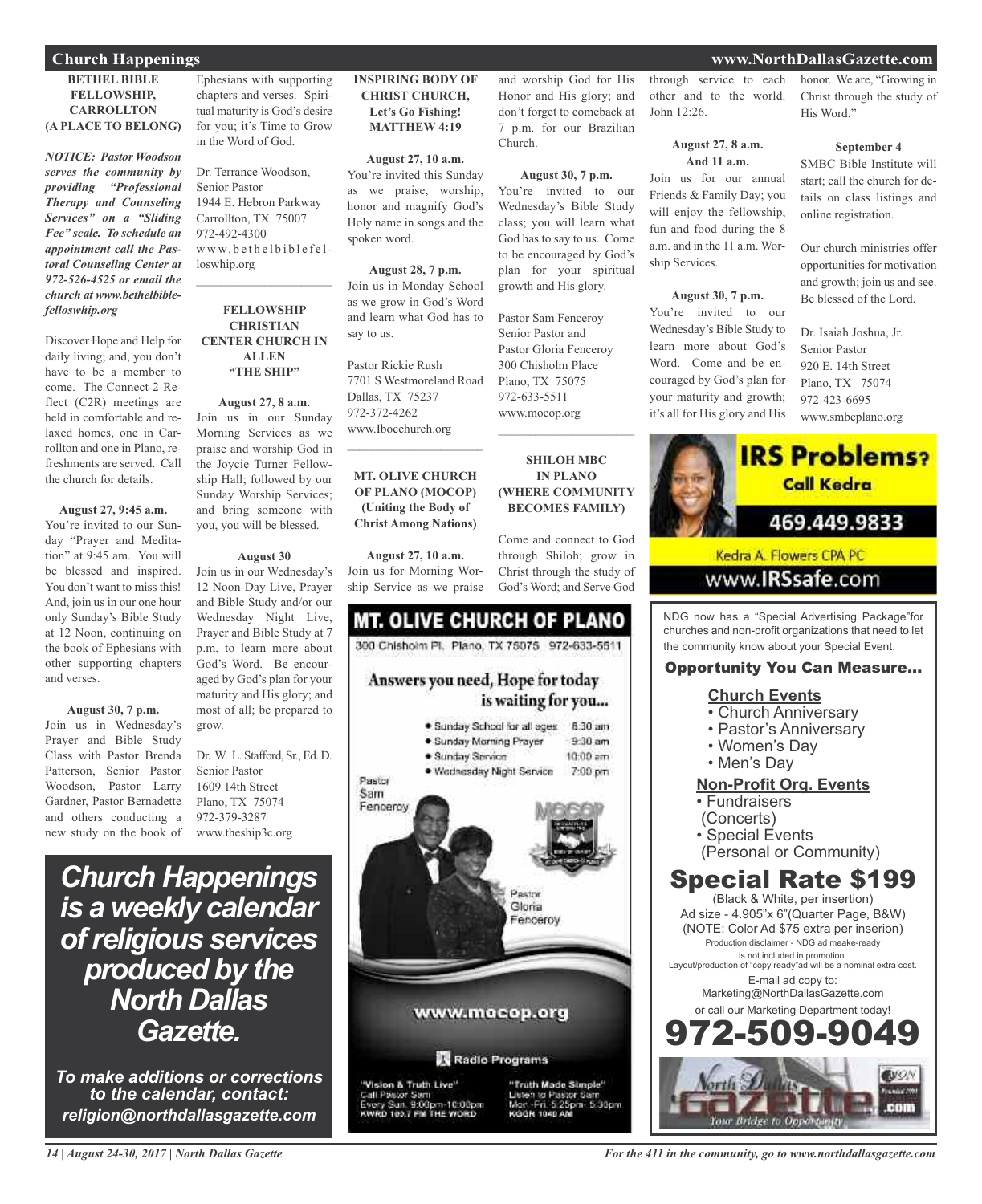

*Send email to: businessoffice@ northdallasgazette.com to sign up for Sister Tarpley's weekly electronic newsletter.*

*"Those who cling to worthless idols forfeit the grace that could be theirs."* – Jonah 2:8

Have you ever exercised your will over the will of God? Have you ever been so willful that you were going to go your own way no matter what God said?

If so, you have been at the same place as the prophet Jonah. God called Jonah to deliver a message to God's people as a warning.

Jonah flatly refused. It was Jonah's will over God's. Guess who won? Talk about willpower; Jonah had it!

In fact, he was so rebellious toward God's will that he got on a ship to go the opposite direction.

But he couldn't go far enough. The omnipotence of God caught up with Jonah, and he was hurled overboard when the seas became rough and the ship's crew figured Jonah was the source of their problems.

Overboard he went and into the belly of that big fish. God has a way of getting us to rethink our decisions, to reconsider our position.

In fact, we see the extent of Jonah's willfulness by the amount of time he was willing to hang out in the belly of that fish - three full days.

Then, Jonah decides enough is enough! Obedience is better than this fish belly and seaweed.

From inside the fish, Jonah prayed to the Lord his God. He said: "In my distress I called to the Lord, and He answered me.

From the depths of the grave I called for help, and You listened to my cry. You hurled me into the deep, into the very heart of the seas, and the currents swirled about me; all Your waves and breakers swept over me.

I said, 'I have been banished from Your sight; yet I will look again toward Your holy temple.'

The engulfing waters threatened me, the deep surrounded me; seaweed was wrapped around my head.

To the roots of the mountains I sank down; the earth beneath barred me in forever. But You brought my life up from the pit, O Lord my God.

When my life was ebbing away, I remembered You, Lord, and my prayer rose to You, to Your holy temple.

Those who cling to worthless idols forfeit the



Hichardson, IX 75081

grace that could be theirs. But I, with a song of thanks-

**Worthless idols**

*(Left to Right) Rachel Lewis, Little Ms. Valeria Mora, 2 years old and Sister Tarpley at the Golden Corral in The Colony.*

Second Nnyboardist Needed: Please Call For Into

DUFelowship Outstan

1609 14th St., Plano, TX 75074 A Kinodam Building Church

Wednesday Night Live

Allen, TX 75013

200 W. Belmore Dry

972 379 3287

**Sunday Murning Worship** Sary Elementary<br>1550 Edebarus Duve

Alia, TX 73002

30-3.18

procedures fast the

Early Morning Bervice

200 W. Balmout Drive Allen, TX 25013

2000 a.m.

giving, will sacrifice to You. What I have vowed I will make good. Salvation comes from the Lord." And the Lord commanded the fish, and it vomited Jonah onto dry land.

Then the word of the Lord came to Jonah a second time: "Go to the great city of Nineveh and proclaim to it the message I give you."

Jonah obeyed the word of the Lord and went to Nineveh (Jonah 2:2-3:3a).

In the midst of realizing his own calamity, Jonah made a seemingly out-ofcontext statement:

"Those who cling to worthless idols forfeit the grace that could be theirs." Jonah was thinking of the sailors who threw him overboard and how they prayed to worthless idols.

In the Christian world, we rub shoulders with those who cling to worthless idols every day. How tragic.

But this story's primary message is for every believer. And I can identify with Jonah.

There's been many a man placed in the "belly of the fish" to encourage him to

fulfill the purposes of God for which He called him.

Jonah's situation changed immediately upon his obedience. Obedience is a mysterious thing. Jesus had to learn it through the things

He suffered (see Hebrews 5:8). If Jesus had to learn obedience through suffering, what does that mean for you and me? Sometimes willing obedience requires encouragement.



*For the 411 in the community, go to www.northdallasgazette.com*